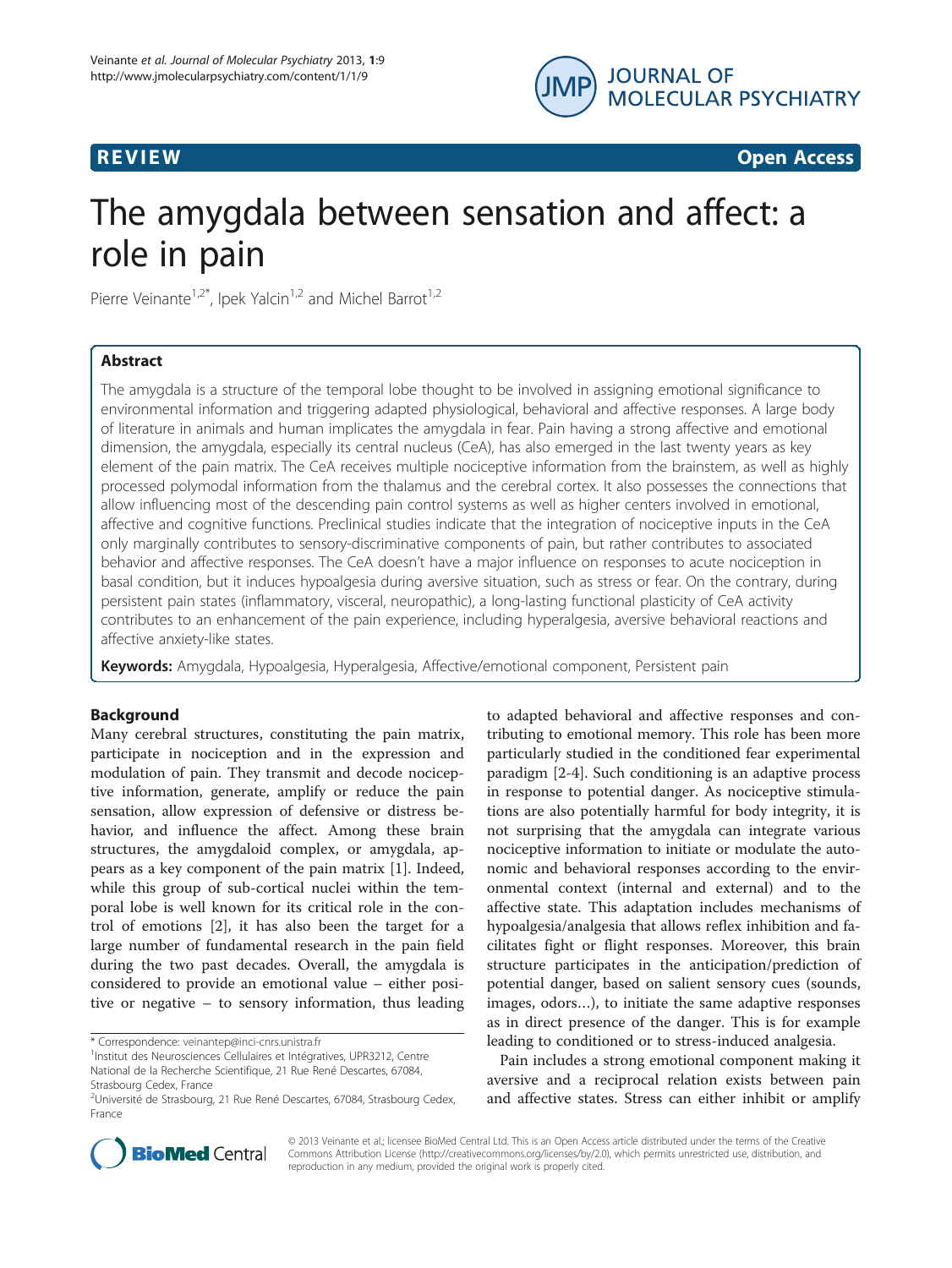pain; and anxiety as well as depressive states are often associated with more intense pain sensation, particularly when pain becomes chronic. In such chronic pain state, the amygdala could contribute to the hyperalgesia as well as to the anxio-depressive consequences of pain.

A few publications reviewed the role of the amygdala in persistent pain [[5,6\]](#page-10-0). The present review will consider the recent published data on the subject and address the key role of amygdala, especially its central nucleus, in various pain processes, either physiological or pathological. This will be done by reminding the anatomical context and presenting the morphological and functional evidences allowing insertion of the amygdala within the pain matrix. Then, we will show that the amygdala can exert either inhibitory or facilitating action on nociception and pain as well as on its affective component and consequences. Finally, we will address recent electrophysiological, neurochemical and biochemical data that are giving insights into underlying cellular and molecular mechanisms. While experimental data that are presented concern studies conducted in rodents, we will confront them with human brain imaging studies, thus stressing the potential role of the amygdala in human pain, especially with clinical relevance.

# Review

# Amygdala and extended amygdala

The amygdala is a nuclear complex with almond shape, located in the temporal lobe of mammals and identified by Burdach at the start of 19th century. It is an heterogeneous structure, grouping around a dozen of nuclei depending on the considered nomenclature, these nuclei being classically clustered in 4 groups: superficial, basolateral, central and medial (Figure 1) [\[7,8](#page-10-0)]. The first two groups constitute the corticobasal amygdala that shows cortical-like characteristics [[8\]](#page-10-0). Its main nuclei, the lateral and the basolateral nuclei are known as the basolateral amygdala (BLA) and mostly contain projection neurons of pyramidal type, synthesizing glutamate. It is reciprocally connected with the cerebral cortex, and sends a major projection to the striatal complex, especially in its ventral part [\[9](#page-10-0),[10](#page-10-0)]. The BLA also densely innervates the central and medial groups of amygdala nuclei. These last two groups display an organization that is similar to the one of the basal ganglia, with striatopallidal-like neuronal morphology [[8,11](#page-10-0)]. Moreover, the central and the medial amygdala groups receive information from the cerebral cortex but do not send any direct projection to it. In addition to the four groups, a few nuclei of the amygdala remain unclassified, among them the intercalated cell masses which are small clusters of densely packed GABAergic neurons [\[12\]](#page-11-0).

The central nucleus of the amygdala (CeA), main component of the central group of amygdala nuclei, is



considered as the output nuclei of the amygdaloid complex. It integrates information treated by the corticobasal group and it influences effector centers. The CeA is also reciprocally connected to more rostral forebrain structures, such as the lateral part of the bed nucleus of the stria terminalis (BSTL) and the dorsal part of the substantia innominata. This group of interconnected structures presents strong morphofunctional homogeneity and is designed as the central extended amygdala [[8,](#page-10-0)[13\]](#page-11-0). In this review, we will more specifically detail data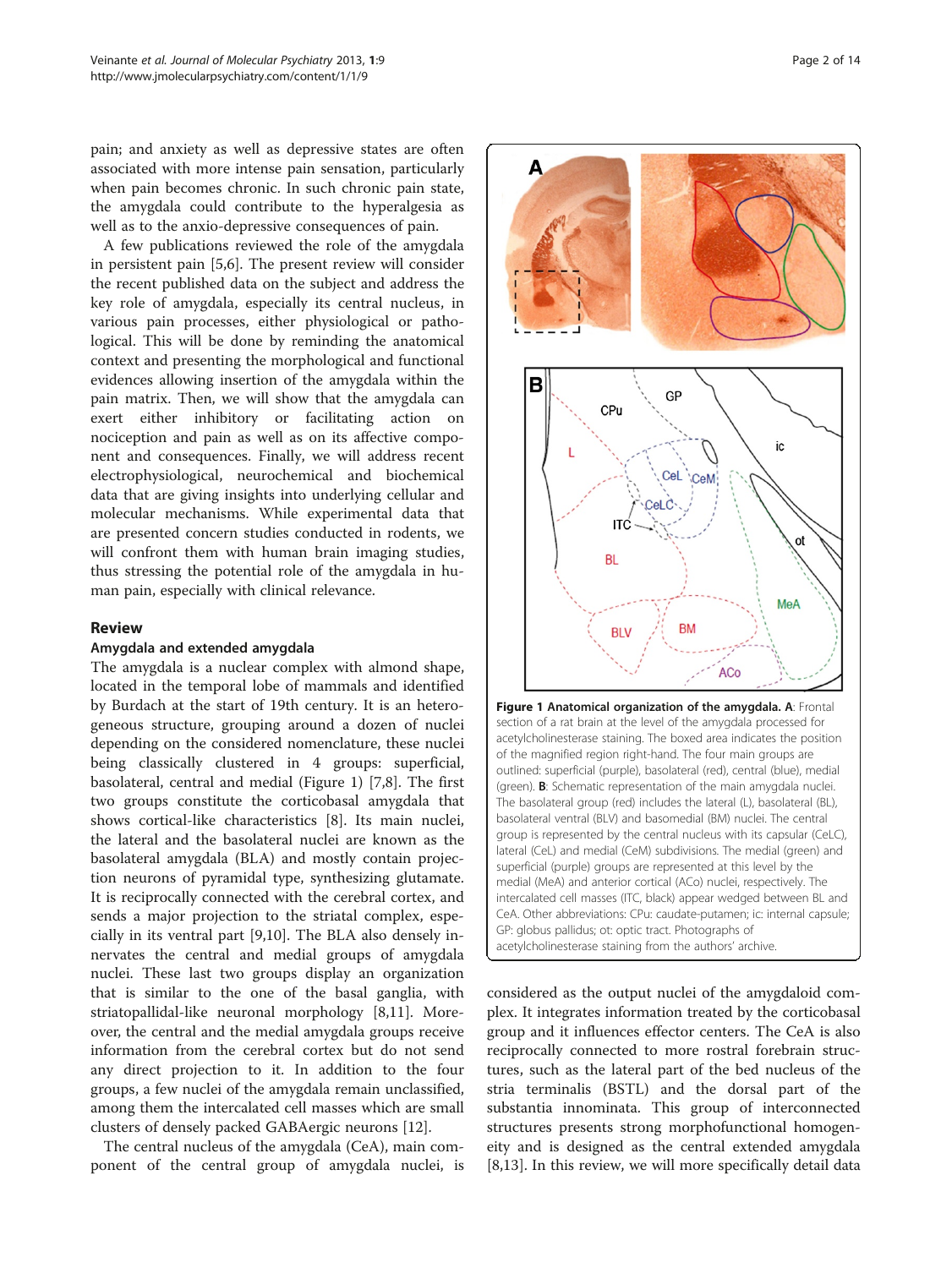on the CeA, which is the most studied amygdaloid structure for its role in nociception and pain, and also refer to findings on the extended amygdala, as CeA functions are closely related to this forebrain macrostructure.

The CeA has three subdivisions: capsular (CeLC), central (CeL) and medial (CeM), that are defined based on cytoarchitecture, neurochemistry and connectivity [\[8,11](#page-10-0)]. The CeLC and the CeL mostly contain medium-size spiny striatal-like neurons, while the CeM main neuronal population has a leptodendritic pallidal-like morphology (i.e. neurons with long dendrites with few or no spines). Neurons from these 3 sub-divisions co-synthesize GABA and neuropeptides, such as opioid peptides (enkephalins, dynorphin, endorphins), corticotropin-releasing factor (CRF), neurotensin, somatostatin, galanin or substance P [\[11,](#page-10-0)[14](#page-11-0)-[16](#page-11-0)]. These peptides and others, such as calcitonin gene-related peptide (CGRP), are also present in a dense neuropile of incoming axonal terminals [[11](#page-10-0)]. Connections of the CeA (Figure 2) are characterized by strong relation, often reciprocal, with autonomic and modulatory centers of the hypothalamus and the brainstem. This includes the dorsal vagal complex, the parabrachial nucleus, the periaqueductal gray (PAG), the medullary and mesopontine reticular formation, the paraventricular nucleus of the hypothalamus and the lateral hypothalamus [\[7,8,11](#page-10-0)]. The midbrain dopaminergic centers, the locus coeruleus and the dorsal raphe are also under CeA control, and the CeA receives monoaminergic inputs from these structures. The connections of the CeA with the thalamus are sparser but reciprocal, and concern the paraventricular, posterior intralaminar and subparafascicular nuclei [\[8\]](#page-10-0). Cortical inputs mainly arise from non-isocortical areas (prefrontal, insular and perirhinal cortices) and from the corticobasal nuclei of the amygdala [\[11](#page-10-0)[,17\]](#page-11-0). While the CeA doesn't directly project to the cerebral cortex, it has outputs toward substantia innominata cholinergic neurons that are projecting to the cortex [[8](#page-10-0)]. The amygdaloid intercalated cell masses also provide an intra-amygdaloid input to the CeA [[12](#page-11-0)]. Last, the CeA is interconnected with other components of the central extended amygdala through a dense network of reciprocal projections. Within the CeA, information follow a latero-median flux [[11\]](#page-10-0): most afferents do synapses in the CeLC and the CeL, and neurons of these two subdivisions then influence the CeM where most of the efferent projection neurons of the CeA are found (Figure 2). Globally, these morphofunctional characteristics are similar to other components of the central extended amygdala [[8](#page-10-0)]. This general organization of amygdala and extended amygdala described in rodent is similar to the human brain [\[8](#page-10-0),[13\]](#page-11-0).

#### The CeA receives multiple nociceptive informations

Among the various CeA afferents, two main pathways are preferentially conveying nociceptive information (Figure 2). A first pathway originates from the BLA, and conveys highly integrated polymodal information, including nociceptive, from the thalamus and the cerebral cortex, allowing for example fear conditioning [[2,4,7\]](#page-10-0). A cascade of projections, originating in the ventroposterior, posterior, triangular and posterior intralaminar nuclei of the thalamus, the second somatosensory area and the insular cortex, brings nociceptive information to the BLA which in turn transmits it to the CeA [[7](#page-10-0),[17](#page-11-0),[18](#page-11-0)]. More precisely, the lateral nucleus of the amygdala projects



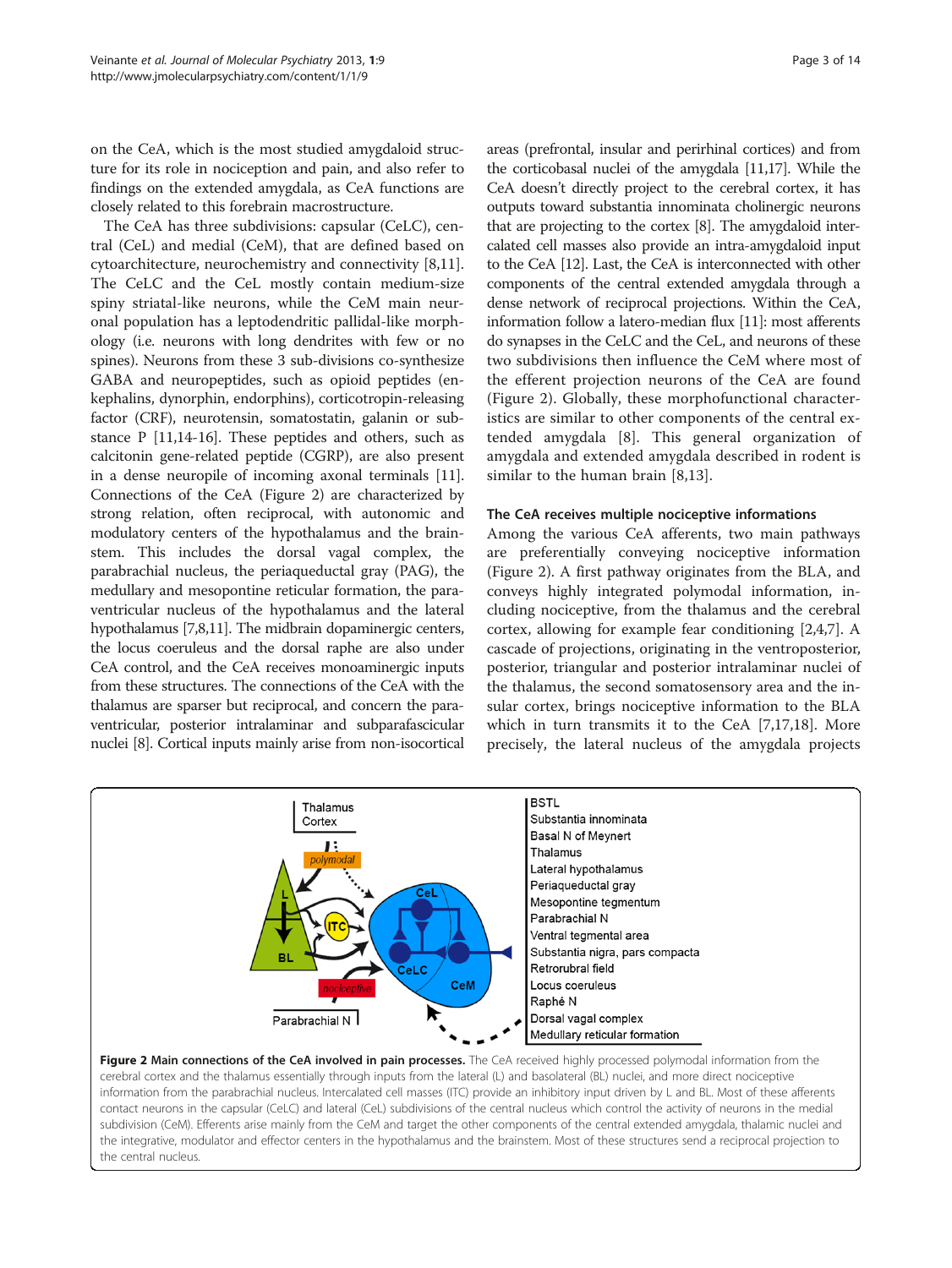<span id="page-3-0"></span>lightly to the CeLC and the CeL and massively to the basolateral nucleus which targets preferentially to the CeM [[4,7,11\]](#page-10-0). Additionally, lateral and basolateral projections to the CeA can be relayed in the intercalated cell masses, providing an inhibitory interface in the BLA-CeA pathway [[4,](#page-10-0)[12](#page-11-0)]. Moreover, the CeA also receives less dense but direct projection from these thalamic and cortical areas [[17,18\]](#page-11-0). These largely polysynaptic efferents thus allow the CeA to integrate a nociceptive information which already acquired affective and cognitive significance in cortical circuits.

A second pathway conveys to the CeA more direct and raw nociceptive information. While spinal cord only sparsely sends direct projection to the amygdala, spinal nociceptive information is largely transmitted to the CeA via the parabrachial nucleus (PB). This pontine integrative center is a major target for superficial layers of the spinal cord, but also for deeper layers, for the trigeminal complex and for the nucleus of the solitary tract [[19,20\]](#page-11-0). The nociceptive aspect of these afferents was clearly established by electrophysiology [[20\]](#page-11-0). The PB thus gathers nociceptive information from all cutaneous, deep tissue and visceral territories. Three main ascending pathways are then originating from the PB, toward the medial thalamus, the medial hypothalamus and the central extended amygdala [[20\]](#page-11-0). The parabrachioamygdaloid pathway is highly organized, with a specific topography connecting various PB subdivisions to the ones of the CeA and the BSTL [[19,20](#page-11-0)]. Moreover, unitary analysis of parabrachio-amygdaloid axonal branching showed that the different components of the central extended amygdala are innervated by axonal collaterals from a same PB neuronal population that never send projection to the medial thalamus or the medial hypothalamus [[21\]](#page-11-0).

In vivo electrophysiological studies allowed characterizing the response of CeA neurons to nociceptive stimulations [\[6](#page-10-0)[,19,20,22,23](#page-11-0)]. In anesthetized rats, cutaneous (mechanical or thermal), deep tissue (articular and muscular) and visceral nociceptive stimulations provoke changes in the activity of a large majority of CeA neurons (Table 1). Most of them, particularly in the CeLC, are activated by nociceptive stimuli, either exclusively or preferentially, while fewer neuronal inhibition can be observed in the CeL. Few CeM neurons are responding to nociceptive stimuli. This has led to define the CeLC as the "nociceptive amygdala" [\[6](#page-10-0)] even though contributions from the CeL to nociceptive process cannot be ruled out. The CeA neurons can encode the stimulus intensity, as shown by sigmoid stimulus–response curves. Receptor fields are particularly large, often bilateral and can cover the whole body [\[20,22,23](#page-11-0)]. These neurons often respond to both cutaneous and deep tissue stimulation, whether mechanical or thermal. Together, these data suggest that even though CeA neurons can detect

#### Table 1 Reported changes in the rodent CeA in different pain situations

| Pain situation <sup>a</sup>          | <b>Changes in the CeA</b>                                                                  | Reference |
|--------------------------------------|--------------------------------------------------------------------------------------------|-----------|
| Acute somatic<br>stimulations        | Changes (mostly excitation) in electrical<br>activity                                      | [22, 23]  |
| Visceral pain                        |                                                                                            |           |
| ip acetic acid                       | - Increased c-fos mRNA expression                                                          | $[24]$    |
| Esophageal<br>acetic acid            | - Increased c-Fos immunoreactivity                                                         | $[25]$    |
| Colitis                              | - Increased neuronal excitability                                                          | [26, 27]  |
|                                      | - Enhanced the PB-CeA, but not the<br><b>BLA-CeA transmission</b>                          |           |
|                                      | - Increased crf mRNA expression                                                            |           |
| Cystitis                             | - Increased c-Fos and Krox-24<br>imunoreactivities                                         | [28, 29]  |
|                                      | - Increased crf mRNA expression                                                            |           |
| Inflammatory pain                    |                                                                                            |           |
| Intraplantar<br>formalin             | - Induced ERK activation in the right<br>CeA                                               | [30,31]   |
| Acid-induced                         | - Increased ERK activation                                                                 | $[32]$    |
| muscle pain                          | - Enhanced the PB-CeA transmission                                                         |           |
| Knee joint<br>arthritis              | - Increased spontaneous activity in the<br>right CeA                                       | $[33-36]$ |
|                                      | - Increased neuronal excitability in the<br>right CeA                                      |           |
|                                      | - Enhanced the PB-CeA and the BLA-<br>CeA transmission                                     |           |
|                                      | - Increased mGluR1 and mGluR5<br>expression                                                |           |
|                                      | - Increased phosphorylation of NR1<br>subunit                                              |           |
| Neuropathic pain                     |                                                                                            |           |
| Sciatic nerve<br>ligation or section | - Increased spontaneous and evoked<br>activity differentially in the left and<br>right CeA | $[37-41]$ |
|                                      | - Enhanced the PB-CeA transmission                                                         |           |
|                                      | - Increased crf mRNA expression and<br>CRF immunoreactivity                                |           |
|                                      | - Increased glucocorticoid receptor<br>mRNA expression                                     |           |
|                                      | - Increased cell proliferation                                                             |           |

<sup>a</sup> Pain situation: acute somatic stimulations: nociceptive mechanical pinches or thermal stimulations applied on different body parts; ip acetic acid: intraperitoneal injection of acetic acid; colitis: inflammation by intracolonic infusion TNBS (2,4,6-trinitrobenzenesulfonic acid) or zymosan; cystitis: urinary bladder inflammation by intraperitoneal injection of cyclophosphamide; intraplantar formalin: intraplantar injection of diluted formalin in hindpaw; Acid-induced muscle pain: intramuscular injection of acidic saline (pH4) in gastrocnemius; knee-joint arthritis: intraarticular injection of kaolin-caragenean in knee; Sciatic nerve ligation or section: loose or tight ligation of sciatic nerve or spinal roots, or sparing section of roots.

nociceptive information, the stimulus–response shape of this response as well as the wide receptor fields do not allow the CeA to play a major role in the sensoridiscriminative aspect of pain. This brain region rather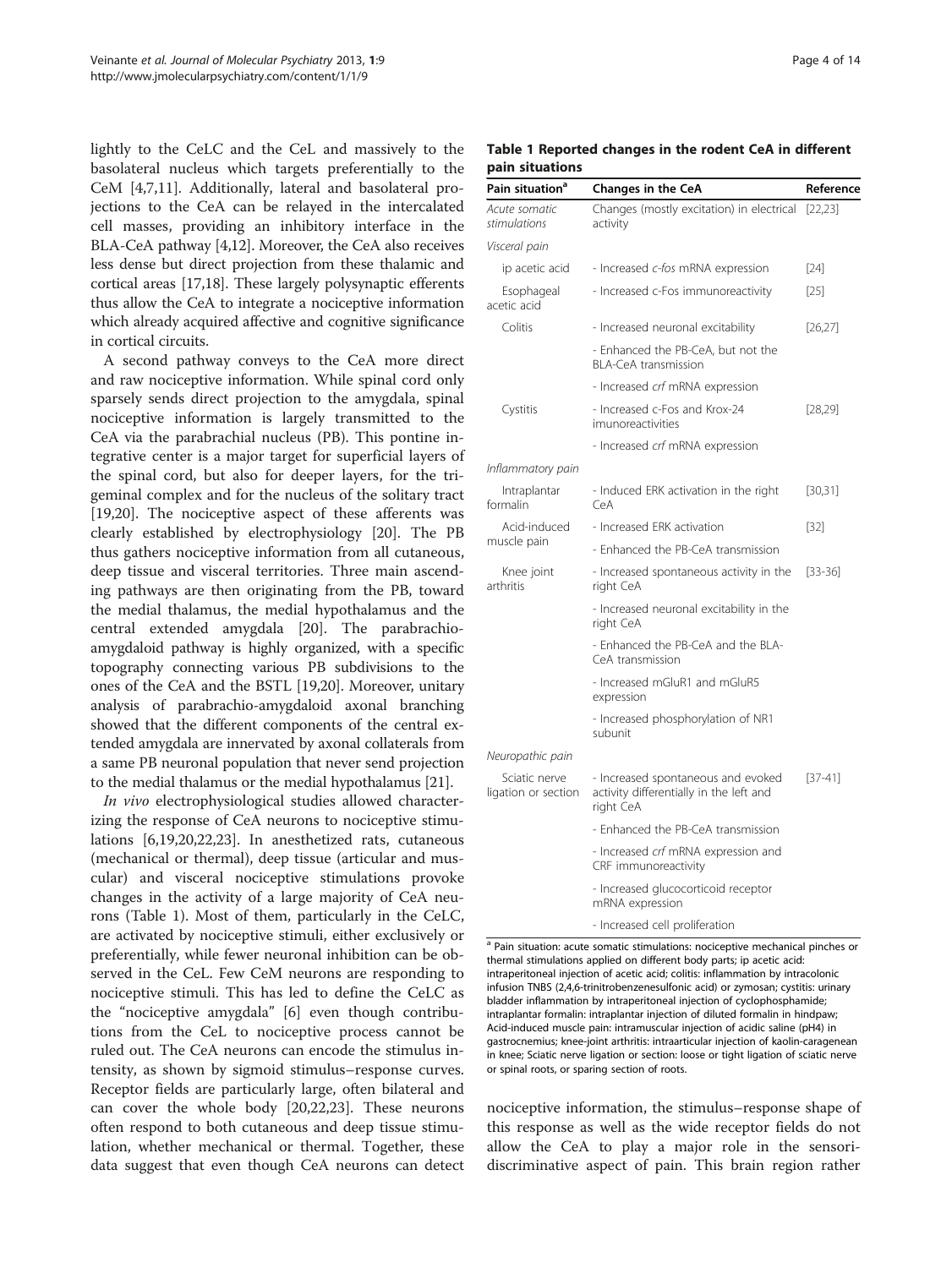contributes to pain controls and to the emotional and affective components of pain [\[5,6](#page-10-0)[,19,20](#page-11-0)].

The recruitment of the CeA in visceral and inflammatory pain has also been evidenced using the expression of immediate early genes such as cfos (Table [1](#page-3-0)). For example, intraperitoneal or esophageal acetic acid injection [[24,25\]](#page-11-0), colorectal distension [[42\]](#page-11-0) or experimental cystitis [\[28](#page-11-0)] induce cFos in the CeA and the BSTL. Interestingly, this cellular recruitment in the CeA is not observed after intradermal formalin injection in the hindpaw. In this classical inflammatory pain model, cFos recruitment rather appears in the basolateral nucleus of the amygdala [\[24\]](#page-11-0). However, extracellular signal-regulated kinase (ERK) phosphorylation is observed in the CeA after intraplantar formalin [[30](#page-11-0)] or in acid-induced muscle pain [[32](#page-11-0)]. Last, in visceral pain models but also in more persistent pain models, such as knee intraarticular injection of kaolin-carrageenan, or neuropathic models based on sciatic nerve ligation, major changes can be observed in the CeA (Table [1](#page-3-0)), such as an increase in spontaneous and evoked activity [\[33,34,37\]](#page-11-0), an enhancement of synaptic transmission at the PB-CeA and the BLA-CeA synapses [[35,38](#page-11-0)], an increase in the phosphorylation of NR1 glutamatergic subunit [[36](#page-11-0)], an increased expression of CRF, of group I metabotropic glutamatergic receptors (mGluRs) and of corticosterone receptor [\[26,29,35,39,40](#page-11-0)] and an increased cell proliferation [\[41\]](#page-11-0).

Human brain imaging confirms a role of the amygdala in pain processes [\[1](#page-10-0)]. However, the spatial resolution only allows a crude discrimination of the various nuclei of the amygdaloid complex. Globally, while older studies failed to detect pain-related changes in the amygdala, more recent studies revealed unilateral and bilateral activation or inhibition. These changes were observed after nociceptive thermal laser stimulation [[43](#page-11-0),[44](#page-11-0)] or colorectal distention [[45](#page-11-0)]. The amygdala response is usually correlated to the intensity of the nociceptive stimulus, however the importance of attention and emotional factors has also been evidenced. Indeed, repeated thermal nociceptive stimulations of increased intensity lead to an activation of the amygdala that is correlated to the pain perception [[43](#page-11-0)]. However, when sub-threshold stimulus is interpreted as painful by the subject, this situation may activate the amygdala similar to a nociceptive painful stimulus reflecting a state of anxiety or the anticipation of a potentially aversive event. In another study [[44\]](#page-11-0), the subjects were informed that they were about to be expose to a cold painful stimulus lasting 1 minute, or 2 minutes. Functional imaging during the first minute of stimulation revealed that the anticipation of longer stimulus duration led to the deactivation of the amygdala. This suggests that the impact of nociceptive information on the amygdala depends on the context, and not simply of the intrinsic properties of the stimulus.

#### The CeA influences the nociceptive centers

The CeA receives and integrates nociceptive information, but it also influences the main pain centers. The CeA massively projects to other components of the central extended amygdala, to the lateral hypothalamus and to the brainstem [\[8](#page-10-0)]. Anatomical data indicate that the intrinsic and the extrinsic projections to the central extended amygdala arise from distinct neuronal populations [[11](#page-10-0)]. Indeed, studies of unitary axonal reconstruction [[46](#page-11-0)] show that medium size spiny neurons of the CeLC and the CeL mostly project to the BSTL and the dorsal substantia innominata, while axons of CeM projection neurons innervate the various brainstem structure through collateral branches. Since the nociceptive inputs from the PB preferentially target the CeLC and the CeL, such organization suggest that nociceptive information are integrated through an interneuron network intrinsic to the CeA and to the central extended amygdala before being delivered to output neurons influencing effector centers of the brainstem. Some of these centers are part of the nociceptive descending controls. Partially opioidergic CeA outputs are for example innervating the PAG that is a key element of descending controls of nociception through its influence on the ventromedial reticular formation [\[47](#page-11-0)]. The PB is also part of descending controls and it receives dense inputs from the CeA [[8](#page-10-0)]. Beside these projections toward integrative centers, the CeA also directly projects to the ventromedial reticular formation [\[48](#page-11-0)], the dorsal reticular nucleus [[49](#page-11-0)] and monoaminergic centers such as the substantia nigra and the rostral ventral tegmental area (dopamine), the locus coeruleus (noradrenaline) and the raphe nuclei (serotonin) [\[48,50-52\]](#page-11-0). These structures are known to influence the nociceptive message. Moreover, monoaminergic centers projecting to the forebrain modulate striatal and cortical activities, potentially influencing affective, emotional and motivational aspects of pain. Finally, within the central extended amygdala, the dorsal substantia innominata that receives strong inputs from the CeA – and particularly from the CeLC – includes cholinergic neurons that innervate the prefrontal and insular cortices [[8](#page-10-0)[,20](#page-11-0)].

Thus, the CeA has connections allowing the modulation of both the sensory and the affective, emotional and cognitive aspects of pain.

#### Amygdala, acute pain and analgesia

The potential role of the amygdala in the modulation of pain has been suggested for a long time. It has been clearly shown that the anti- and pro-nociceptive effects are dependent on (1) the type of pain (acute, inflammatory or chronic); (2) the measured parameters (threshold or latency of reflex withdrawal, vocalizations, emotional component); and (3) the emotional state of the subjects (stress, anxiety, fear and expectation).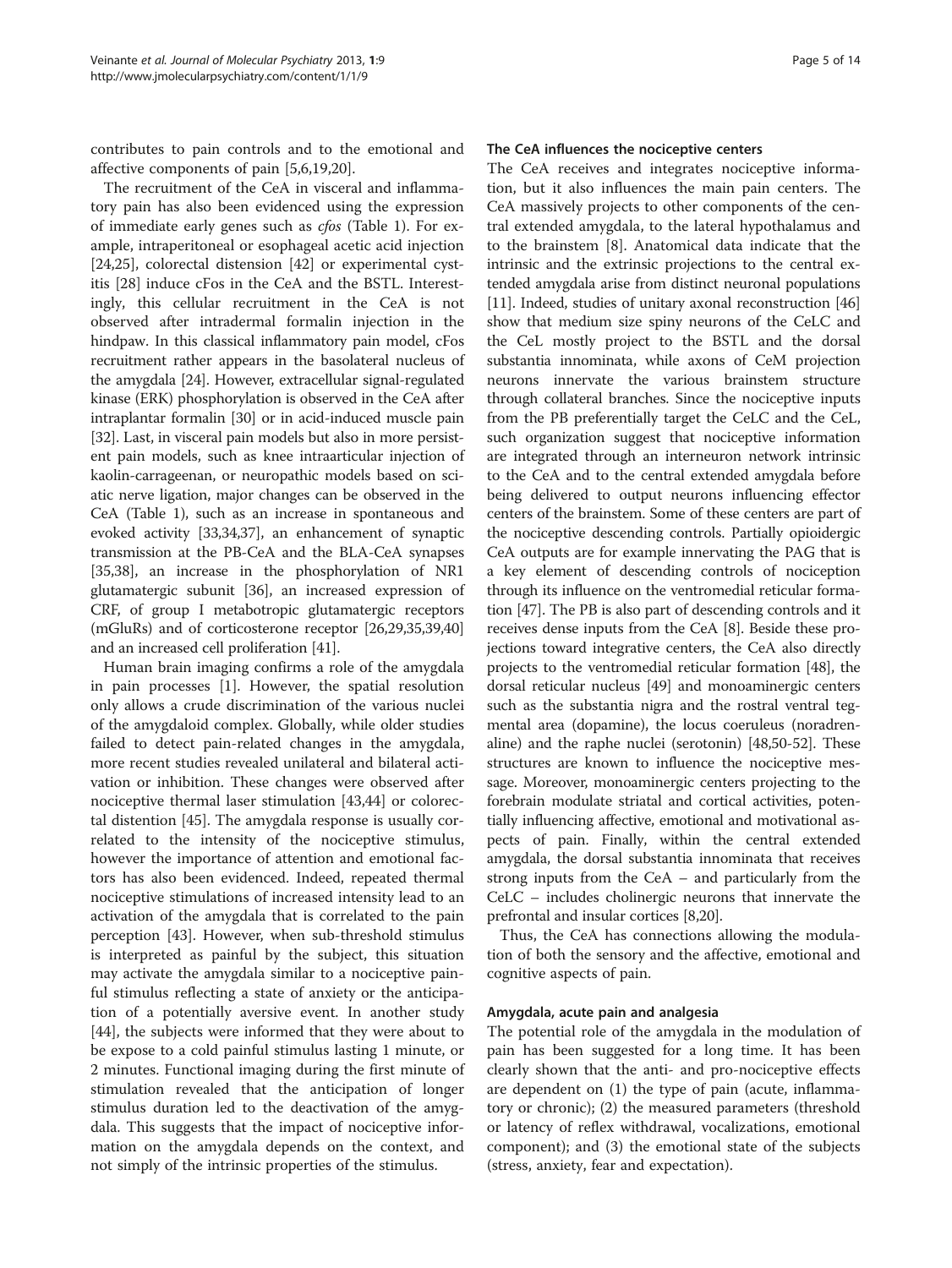Nociceptive tests, relying on the latency of appearance of avoidance behavior or on the stimulus threshold, are used to determine the analgesia or hyperalgesia [\[53](#page-11-0)]. These tests include for example the tail-flick (tail withdrawal after a thermal stimulus), flinch test (paw or tail withdrawal after electrical stimulation), hot-plate (paw licking or jump after thermal stimulation) or Randall-Selitto (paw withdrawal or vocalization after mechanical stimulation). In these tests, the bilateral lesion or chemical inactivation of the amygdala causes neither antinociceptive nor pro-nociceptive effects in naïve animals [[54-56](#page-11-0)]. However, injections of neuropeptides such as oxytocin, vasopressin, neurotensin, galanin, CRF or CGRP [[57-](#page-11-0)[62\]](#page-12-0), or of noradrenergic or cholinergic agonists [\[63-66](#page-12-0)] into the CeA induce antinociceptive effects (Table [2\)](#page-6-0). In addition, the amygdala is involved in the analgesic action of systemically administered morphine and cannabinoids since the lesion or the inactivation of the CeA strongly reduces the morphine- or cannabinoidinduced analgesia as measured by the tail-flick test [\[56,](#page-11-0)[67](#page-12-0)]. A recent study also showed that deleting the gene of brainderived neurotrophic factor (BDNF) in parabrachioamygdaloid neurons decreased the analgesic properties of morphine in mechanical and thermal nociceptive modalities [\[68](#page-12-0)]. Finally, the antinociceptive properties of intra-CeA morphine or intra-CeA β-endorphin are dependent upon opioidergic transmission in the amygdala-PAG pathway [[47](#page-11-0)].

These data therefore show that even if the CeA is not directly involved in the modulation of basal nociceptive thresholds in normal situations, it strongly influences analgesia processes (Table [2\)](#page-6-0).

Stressful situations (restraint or noise) and fear, especially the experimental model of fear conditioning, cause analgesia as measured by the tail flick or the hot-plate tests. Several studies demonstrated that bilateral lesion or inactivation of the CeA diminishes or abolishes this analgesic effect [\[55](#page-11-0)[,69,70,80,92\]](#page-12-0) (Table [2\)](#page-6-0). In parallel, clinical studies showed that stressful stimuli, either painful (electric shocks) or painless (unexpected noises), and innocuous stimuli, previously associated with electric shocks (fear conditioned), cause hypoalgesia in a finger withdrawal test following thermal stimulation [\[93](#page-12-0)]. In contrast, anxiety caused by electric shock induces hyperalgesia [\[93\]](#page-12-0). Although the direct role of the amygdala in these effects has not yet been shown in humans, the results in rodents are consistent with clearly defined functions of the amygdala in emotional responses to different aversive situations [[2\]](#page-10-0).

The amygdala thus can participate in adaptive processes leading to alleviation of pain sensation but its role is not limited to antinociception. While CeA lesion can block the antinociception induced in the tail-flick test by electrical shock pre-exposure, the affective hyperalgesia,

measured by the latency to vocalize after the shock is also reduced by the same CeA lesion [[92\]](#page-12-0). Interestingly, similar results are observed following lesion of the BSTL [[92\]](#page-12-0). Pharmacological manipulation of the CeA can also increase visceromotor and/or somatomotor reflexes in naïve animals, as shown by intra-CeA injection of agonists to group I mGluRs [[76,77\]](#page-12-0). Similarly, CGRP and CRF administration in the CeA can induce mechanical hypersensitivity [\[82,84\]](#page-12-0), which is in contradiction with older studies reporting antinociceptive effects of these peptides [[58,59\]](#page-12-0) (see below). Finally, corticosterone implants in the CeA sensitize the visceromotor reflexes to colorectal and urinary bladder distension [[87,88](#page-12-0)] and increases mechanical sensitivity [[89](#page-12-0)]. The amygdala is thus likely to contribute to both analgesia and hyperalgesia.

# Amygdala, sustained pain, hyperalgesia and affective component

Persistent pain, such as inflammatory or neuropathic pain, has a different profile than acute pain. While animal studies often don't address all the symptoms described in humans, the models that are used can display spontaneous nociceptive behaviors, hyperalgesia and/or allodynia, aversion as well as the emotional consequences of pain such as anxiety and depression [[94\]](#page-12-0).

The role of the CeA in sustained pain has been examined after intraplantar injection of formalin (somatic inflammatory pain), intraperitoneal injection of acetic acid (visceral inflammatory pain), intraarticular injection of kaolin and carrageenan (somatic inflammatory pain), and ligation/compression of the sciatic nerve (neuropathic pain) (Table [2](#page-6-0)). Generally, the manipulation of CeA activity, either by activation or by inactivation, did not modify the spontaneous nociceptive behaviors [[30,](#page-11-0)[71,72\]](#page-12-0). However, persistent pain leads to increased neuronal activity and synaptic transmission in the CeA (Table [1](#page-3-0)) which may be involved in the induction and/or maintenance of hypersensitivity observed in these models [[5,6](#page-10-0)[,33,38\]](#page-11-0). Thus, inhibiting the extracellular signal-regulated kinase (ERK) activation in the CeA decreases mechanical, but not thermal, hyperalgesia in formalin and arthritis models, while the direct activation of ERK in the CeA is sufficient to produce mechanical hyperalgesia in naïve animals [\[30,](#page-11-0)[91\]](#page-12-0). In addition, intra-CeA injections of mGluRs antagonist (groups I and III) or of CGRP1 or CRF1 antagonists alleviate the increased withdrawal reflexes as well as audible and ultrasonic vocalizations in monoarthritic animals [[78,79,83,85,86](#page-12-0)]. In neuropathic rats, activation of GABA-A receptors in the CeA also diminishes mechanical hypersensitivity [\[74](#page-12-0)]. These data suggest that changes in the activity and neurochemistry of the CeA contribute to the exacerbation of nociceptive responses in persistent pain.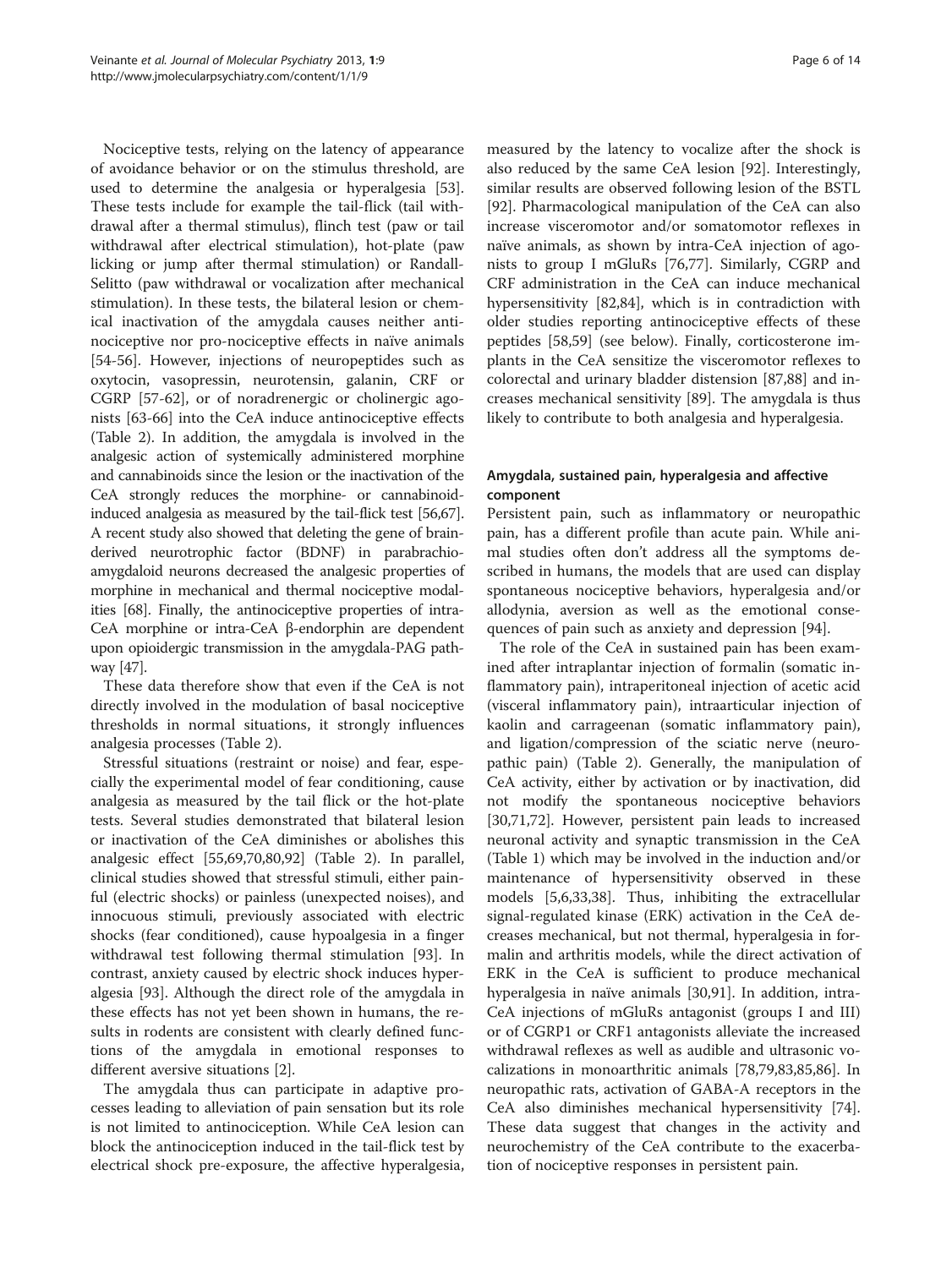| Pain type <sup>a</sup>               | Pain related outcome <sup>b</sup>                                                                                        |                                                                    |              |
|--------------------------------------|--------------------------------------------------------------------------------------------------------------------------|--------------------------------------------------------------------|--------------|
|                                      | Nociceptive behavior                                                                                                     | Affective/emotional                                                |              |
| 1. CeA lesion                        |                                                                                                                          |                                                                    |              |
| Naïve                                | - Reduced morphine-induced, stress-induced and conditioned hypoalgesia                                                   |                                                                    | [55, 56, 69] |
| Formalin                             | - Reduced morphine-induced and conditioned hypoalgesia                                                                   | - Decreased pain-induced CPA                                       | $[70-73]$    |
| Acetic acid                          |                                                                                                                          | - Decreased pain-induced CPA                                       | $[72]$       |
| 2. Injection of muscimol             |                                                                                                                          |                                                                    |              |
| Neuropathy                           | - Reduced mechanical hyperalgesia                                                                                        | - Decreased escape/avoidance                                       | $[74]$       |
| 3. Injection of NMDA antagonist      |                                                                                                                          |                                                                    |              |
| Neuropathy                           |                                                                                                                          | - Decreased pain-induced CPA                                       | $[75]$       |
|                                      | 4. Injection of group I mGluRs ligands                                                                                   |                                                                    |              |
| Naïve                                | - Agonist induced visceral and mechanical hypersensitivity                                                               |                                                                    | [76, 77]     |
|                                      | - Antagonist reduced visceral sensitivity                                                                                |                                                                    |              |
| Formalin                             | - Antagonist reduced mechanical hypersensitivity                                                                         |                                                                    | [77]         |
| Arthritis                            | - Antagonist reduced mechanical hypersensitivity                                                                         | - Antagonist decreased vocalizations                               | $[78]$       |
| Neuropathy                           |                                                                                                                          | - Agonist increased, and antagonist<br>decreased, pain-induced CPA | $[75]$       |
|                                      | 5. Injection of group III mGluRs agonists                                                                                |                                                                    |              |
| Naïve                                | - Decreased mechanical sensitivity (mGluR7)                                                                              | - Decreased vocalizations and anxiety                              | $[79]$       |
| Arthritis                            | - Increased mechanical sensitivity (mGluR8)                                                                              | - Increased vocalizations and anxiety                              | $[79]$       |
| 6. Injection of cholinergic agonists |                                                                                                                          |                                                                    |              |
| Naïve                                | - Decreased thermal sensitivity, reduced jaw opening reflex                                                              | - Decreased vocalizations                                          | [63, 65, 66] |
|                                      | 7. Injection of noradrenergic $a_2$ ligands                                                                              |                                                                    |              |
| Naïve                                | - Agonist induced mechanical and thermal hypoalgesia                                                                     |                                                                    | [64, 80]     |
|                                      | - Antagonist reduced stress-induced thermal hypoalgesia                                                                  |                                                                    |              |
| Acetic acid                          |                                                                                                                          | - Agonist decreased pain-induced CPA                               | $[81]$       |
|                                      | 8. Injection of noradrenergic $\beta$ antagonists                                                                        |                                                                    |              |
| Acetic acid                          |                                                                                                                          | - Decreased pain-induced CPA                                       | $[81]$       |
|                                      | 9. Injection of CGRP receptor ligands                                                                                    |                                                                    |              |
| Naïve                                | - CGRP decreased mechanical and thermal reflexes                                                                         |                                                                    | $[59]$       |
| Naïve                                | - CGRP increased mechanical reflexes                                                                                     | - CGRP increased vocalizations                                     | $[82]$       |
| Arthritis                            | - CGRP1 antagonist inhibited the enhanced reflex to mechanical stimulus                                                  | - CGRP1 antagonist decreased vocalizations                         | $[83]$       |
|                                      | 10. Injection of CRF receptor ligands                                                                                    |                                                                    |              |
| Naïve                                | - CRF decreased mechanical and thermal sensitivity                                                                       |                                                                    | $[58]$       |
| Naïve                                | - CRF increases mechanical sensitivity                                                                                   | - CRF increased vocalizations                                      | $[84]$       |
| Arthritis                            | - CRF1 antagonist reduced mechanical hypersensitivity                                                                    | - CRF1 antagonist decreased vocalizations<br>and anxiety           | [85, 86]     |
|                                      | 11. Injection of oxytocin, vasopressin, neurotensin, galanin                                                             |                                                                    |              |
| Naïve                                | - Decreased mechanical and/or thermal sensitivity                                                                        |                                                                    | $[57,60-62]$ |
|                                      | 12. Injection of opioid receptors ligands                                                                                |                                                                    |              |
| Naïve                                | - Morphine and $\beta$ -endorphin induced mechanical and thermal hypoalgesia                                             | - Morphine decreased vocalizations                                 | [47,66]      |
| 13. Corticosterone implants          |                                                                                                                          |                                                                    |              |
| Naïve                                | - Sensitized visceromotor reflexes to colorectal and urinary bladder<br>distension and to somatic mechanical sensitivity | - Increased anxiety                                                | $[87-90]$    |

# <span id="page-6-0"></span>Table 2 Effects of CeA manipulation on pain-related outcomes in different pain models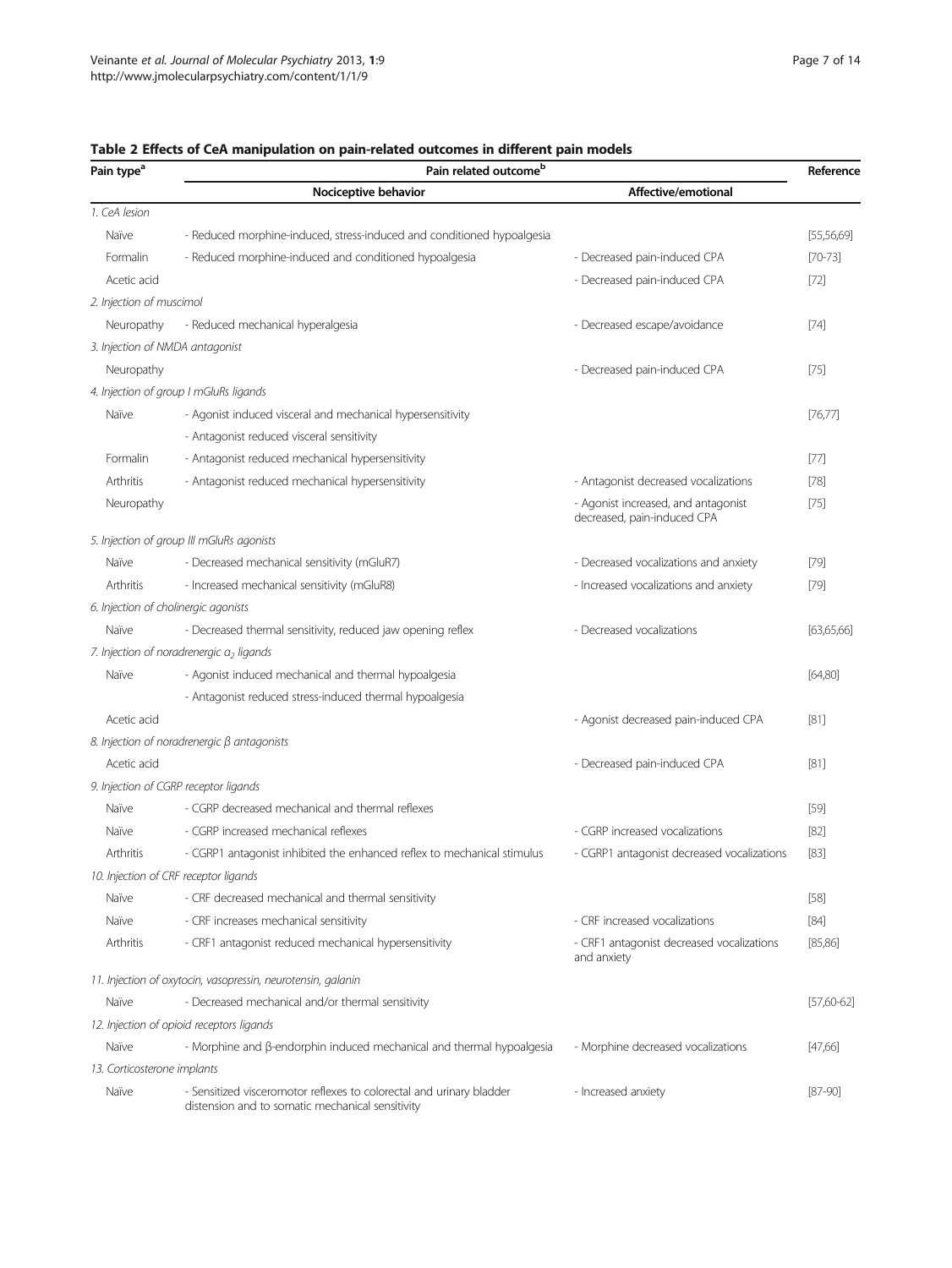|                             | 14. BDNF gene deletion in the PB-CeA pathway                                          |                                                                         |         |
|-----------------------------|---------------------------------------------------------------------------------------|-------------------------------------------------------------------------|---------|
| Naïve                       | - Decreased morphine-induced mechanical and thermal hypoalgesia                       |                                                                         |         |
| 15. Intracellular effectors |                                                                                       |                                                                         |         |
| Naïve                       | - ERK activator induced mechanical hypersensitivity                                   |                                                                         | $[30]$  |
| Formalin                    | - ERK activation inhibitor decreased mechanical hypersensitivity                      |                                                                         | [30,31] |
| Arthritis                   | - FRK activation inhibitor and PKA inhibitor decreased mechanical<br>hypersensitivity | - FRK activation inhibitor and PKA inhibitor<br>decreased vocalizations | $[91]$  |

| Table 2 Effects of CeA manipulation on pain-related outcomes in different pain models (Continued) |  |  |  |
|---------------------------------------------------------------------------------------------------|--|--|--|
|---------------------------------------------------------------------------------------------------|--|--|--|

<sup>a</sup>Pain type. naive nociceptive testing on naive animals; formalin: intraplantar injection of diluted formalin in hindpaw; acetic: intraperitoneal injection of acetic acid; arthritis intraarticular injection of kaolin-caragenean in knee; neuropathy: compression or ligation of sciatic nerve or spinal root.

<sup>b</sup>Pain related outcome. thermal sensitivity: latency of withdrawal or escape in tail-flick, hot-plate or Heargraves tests; mechanical sensitivity: latency or threshold to

withdrawal in von Frey or Randall-Sellito tests; CPA: pain-induced conditioned place aversion; vocalizations: intensity/duration/threshold of vocalizations to electrical shock (naive) or mechanical compression of knee (naive, arthritis); anxiety: anxiety-like behavior in elevated plus maze test.

The affective and emotional dimensions of pain can also be under the influence of the amygdala. The effects of pharmacological manipulations of the CeA on vocalizations reported above (see also Table [1](#page-3-0)) are pertinent in this context. Indeed, while audible vocalizations induced by a nociceptive stimulus are believed to reflect nocifensive responses, ultrasonic vocalizations would reflect an affective pain response [[78](#page-12-0),[95](#page-12-0)]. A widely used test to assess the affective/emotional component of pain, is the pain-induced conditioned place aversion. This behavior is suppressed in the intraplantar formalin and intraperitoneal acetic acid models by bilateral lesions of the CeA [[72,73\]](#page-12-0) or by injection of β-adrenoceptor antagonist [\[81](#page-12-0)]. Similarly, intra-CeA administration of a GABA-A receptor agonist, a NMDA antagonist or a group I mGluR antagonist reduces the place avoidance behavior in neuropathic rats [[74,75](#page-12-0)].

Finally, the CeA may be a part of the mechanism linking sustained pain to anxiety and depression-like states. It has been shown that the models of monoarthritic pain or of sciatic nerve ligation induce anxiety that is correlated with the activation of the CRF system in the CeA. The expression of this neuropeptide, which has a well established role in anxiety, is increased in the CeA of neuropathic animals [\[39,40](#page-11-0)], while the intra-CeA injection of CRF1 antagonist reduces anxious behaviors produced by knee monoarthritis [\[85,86](#page-12-0)]. In addition, the pronociceptive effects of corticosterone implants in the CeA are accompanied by anxiety-like be-haviors [\[90\]](#page-12-0).

In humans, brain imaging studies [[1\]](#page-10-0) demonstrated changes in the activity of the amygdala of patients with irritable bowel syndrome [[45\]](#page-11-0), arthritis [[96](#page-12-0)] or mononeuropathy [\[97\]](#page-12-0), suggesting that the amygdala may be involved in the emotional aspects related to these pathologies. Interestingly, a brain imaging study showed the participation of an amygdala - anterior cingulate cortex circuit in the higher subjective perception of pain in healthy subjects experiencing sadness [\[98\]](#page-12-0). Conversely, viewing pictures of a romantic partner reduced self-reported pain, in association with activation of the amygdala [\[99\]](#page-12-0). These data reinforce the role of amygdala in emotional impact on pain.

In summary, the amygdala, particularly the CeA, may have a mainly antinociceptive influence in acute/phasic pain conditions associated with situations of stress or fear, and a mainly pronociceptive influence in persistent/ tonic pain conditions which concerns the sensory as well as the emotional and affective dimensions.

#### Potential mechanisms with several actors

Some information is available on the cellular and molecular mechanisms by which the amygdala can exert its bidirectional effects on pain parameters. Projections from the PB to the CeA give direct information about the perceived nociceptive stimulation through glutamatergic and peptidergic synapses [\[100-102\]](#page-12-0), while the glutamatergic projections from the BLA to the CeA can bring polymodal information with an affective valence [[5\]](#page-10-0). This latter input can be turned into an inhibitory control through the intercalated cell masses, functionally placed between the BLA and the CeA [[4,](#page-10-0)[12](#page-11-0)]. The influence of the CeA on its targets will depend on the confrontation of these inputs with other afferent information. The internal network of the CeA and of the central extended amygdala is based on GABAergic inhibitory neurons [\[103](#page-13-0)], and the output of this system can either be inhibitory or disinhibitory on target structures [[4](#page-10-0)[,104](#page-13-0),[105\]](#page-13-0). Changes in the level of pain perception seem to involve the projection of the CeA to the centers of descending pain control, especially the PAG and the ventromedial reticular formation [[47\]](#page-11-0), while the influence of the amygdala on the emotional and affective dimensions of pain arises from a larger network that involves indirect connections with cortical regions such as the insular and the cingulate cortex [[5](#page-10-0)[,20](#page-11-0)].

It is now clearly established that persistent pain causes long-lasting changes in the activity of the CeA that could account for its pronociceptive influence on sensory and affective components of pain [\[5](#page-10-0),[6](#page-10-0)]. In arthritic, visceral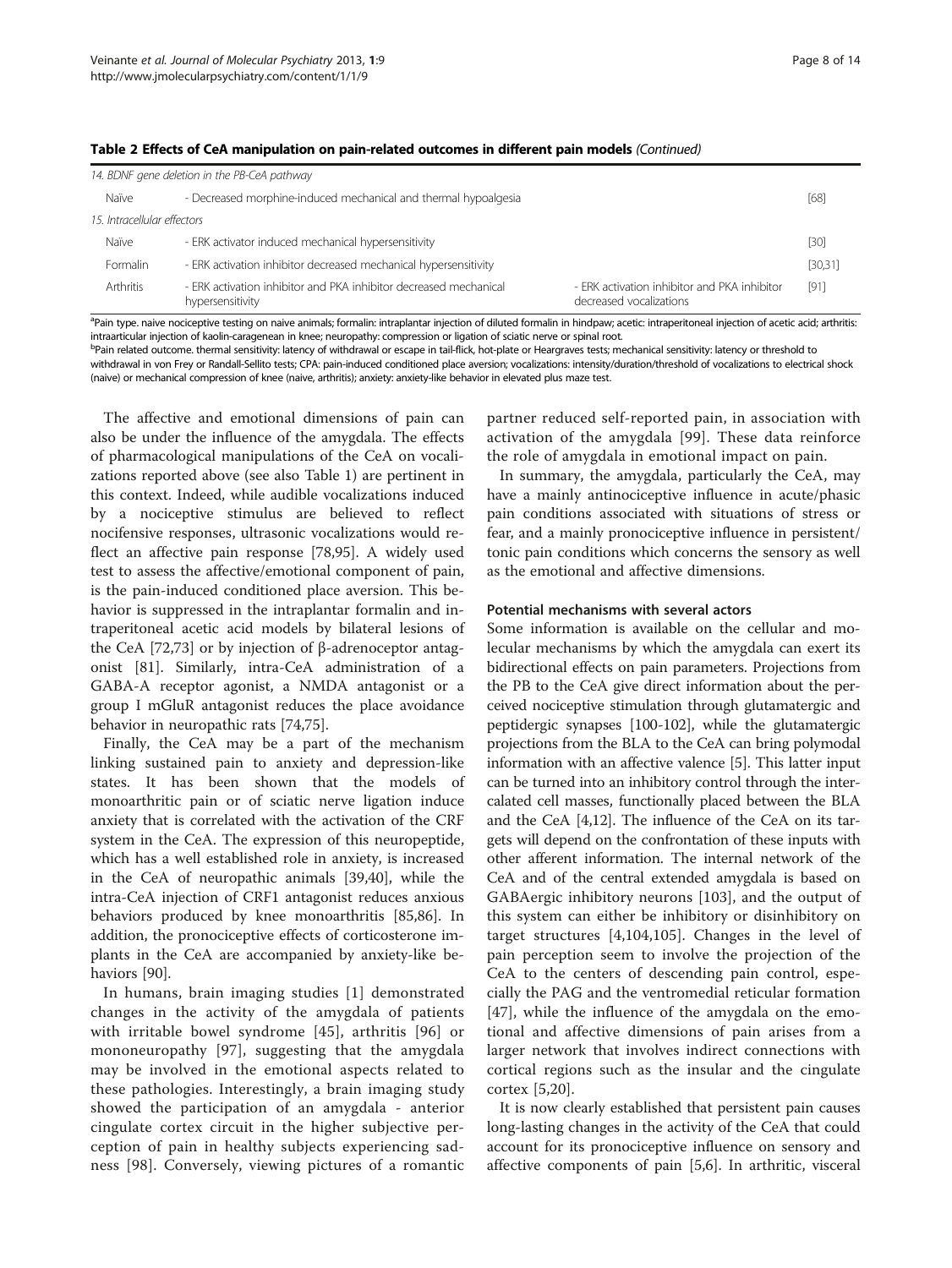and neuropathic pain models, subpopulations of nociceptive neurons of the CeA exhibit increased membrane excitability, leading to higher spontaneous activity, as well as potentiation of synaptic transmission [[27,33,35,37,38](#page-11-0)]. This synaptic plasticity, observed at both the PB-CeA and the BLA-CeA synapses can potentiate nociceptive transmission. Some specificity can be observed concerning painrelated plasticity in the CeA. Indeed, in arthritis model, the population of multireceptive neurons, responding to innocuous stimuli but preferentially to nociceptive stimuli, presents increased basal activity and increased responses to mechanical but not thermal nociceptive stimuli. A second neuronal population, normally insensitive to somatosensory stimulation, develops responses to mechanical, but not thermal nociceptive stimuli. In contrast, arthritis modifies neither the basal activity nor the responses of the nociceptive-specific neurons [\[33](#page-11-0)]. In addition, while the PB and the BLA can synapse onto the same neurons, but on different dendritic compartments [\[106](#page-13-0)], specific plastic changes can occurs with different pain models. While arthritic and neuropathic pain models potentiates both the PB-CeA and the BLA-CeA synapses [\[33,38\]](#page-11-0), a model of visceral pain only potentiates the PB-CeA synapses [\[27](#page-11-0)].

An intriguing observation is that the right CeA appears largely more implicated in persistent pain than the left CeA. Indeed, the activation of ERK after intraplantar formalin is restricted to the right CeA, and the blockade of ERK activation in the right CeA decreased mechanical hyperalgesia at both hindpaws, irrespective to the side of formalin injection [[30](#page-11-0),[31](#page-11-0)]. In the arthritis model, the enhanced background activity and evoked responses are observed only in the right CeA, as well as the decreased activity following injection of a PKA inhibitor [\[34](#page-11-0)]. Finally, in neuropathic rats, spontaneous activity and evoked responses increased in the left CeA 2 and 6 days after sciatic nerve ligation, but declined afterward, whereas these electrophysiological parameters increased in the right CeA at 14 days post-ligation [\[37](#page-11-0)]. The different implication of left and right CeA in pain processes could partially account for the conflicting reports indicating antinociceptive [\[58](#page-12-0),[59\]](#page-12-0) and pronociceptive [[82,84](#page-12-0)] effects of CRF and CGRP injected into the CeA of naive rats. The anatomical and functional basis of this lateralization remains unclear, but it suggests a strong relation between right amygdala and affective/ emotional component of persistent pain.

A number of neurochemical and molecular mechanisms involved in the sensitization of the CeA have been elucidated. They especially implicate the modification of pre-and post-synaptic glutamatergic transmission, with an impact on GABAergic transmission, along with neuropeptidergic modulation [\[5,6](#page-10-0)] (Figure [3](#page-9-0)). Following induction of experimental arthritis, the pre-synaptic expression of mGluR1 (group I) is increased, which in turn

potentiates the synaptic transmission [[35](#page-11-0),[107](#page-13-0)]. This effect seems to involve a decreased inhibition, resulting in disinhibition of CeLC neurons and of glutamatergic terminals [[108\]](#page-13-0). On the other hand, the activation of group II and III pre-synaptic mGluRs diminishes synaptic transmission [[109-111\]](#page-13-0). At post-synaptic level, activation of group I mGluR (mGluR5) in the CeLC increased the excitatory response to nociceptive input in normal condition but not in arthritic condition [[108](#page-13-0)], possibly involving PKA and ERK activation through reactive oxygen species [\[112](#page-13-0)]. In the same inflammatory pain model, NMDA ionotropic receptors are implicated in post-synaptic a sensitization, via a PKA-dependant mechanism [\[36](#page-11-0)[,113](#page-13-0)], while a NMDA-independent synaptic plasticity is induced in a neuropathic pain model [[38\]](#page-11-0). Last, neuropeptide receptors (CRF1, CGRP1) contribute to this plasticity by favoring NMDA receptor phosphorylation through the recruitment of PKA and ERK kinases [[82](#page-12-0)-[84\]](#page-12-0). Together, these mechanisms lead to both increased nociceptive transmission and neuron sensitization in the CeA. The implication of CRF is here important as it also plays a role in stress response and anxiety. Moreover, while CGRP and CRF in CeA have a pronociceptive influence in arthritis model, the same neuropeptides can be acutely antinociceptive when directly injected in the CeA of control animals [\[58,59](#page-12-0)]. This dual action, which likely implies qualitative and quantitative receptor changes, may also exist for other neuropeptides present in CeA, such as oxytocin or neurotensin. Opioid system in the CeA may be important in these phenomenons, but its contributions still remain elusive. The three types of opioid receptors (mu, delta, kappa) are expressed in the CeA, both pre- and post-synaptically, as well as their endogenous ligands [\[15,16](#page-11-0),[114-116](#page-13-0)]. The opioid system is a key actor in the CeA, due to the enkephalin contribution to intrinsic communications within the central extended amygdala and due to the contribution of the other opioid peptides to extrinsic CeA outputs [[11](#page-10-0)]. The influence of the opioid system in the amygdala on pain is supported by various data, including the antinociceptive action of morphine in the CeA, the synergy between the CeA and the PAG co-delivery of opioid ligands [\[47\]](#page-11-0) and the changes in CeA opioid receptor binding in neuropathic mice [\[117\]](#page-13-0). However, the circuit architecture underlying these actions, and the individual role of each peptide and receptor, is not yet clearly defined. For example, the mu-opioid receptors are presynaptically present in the CeA, where they can inhibit glutamate and GABA release from afferents [\[115,118](#page-13-0)], but they also act post-synaptically to inhibit CeA interneurons and projection neurons [[116](#page-13-0)] (Figure [3\)](#page-9-0). Thus, these receptors can either inhibit or activate each component of the CeA. It is also not yet known how the opioid system interacts with other neurotransmission systems within the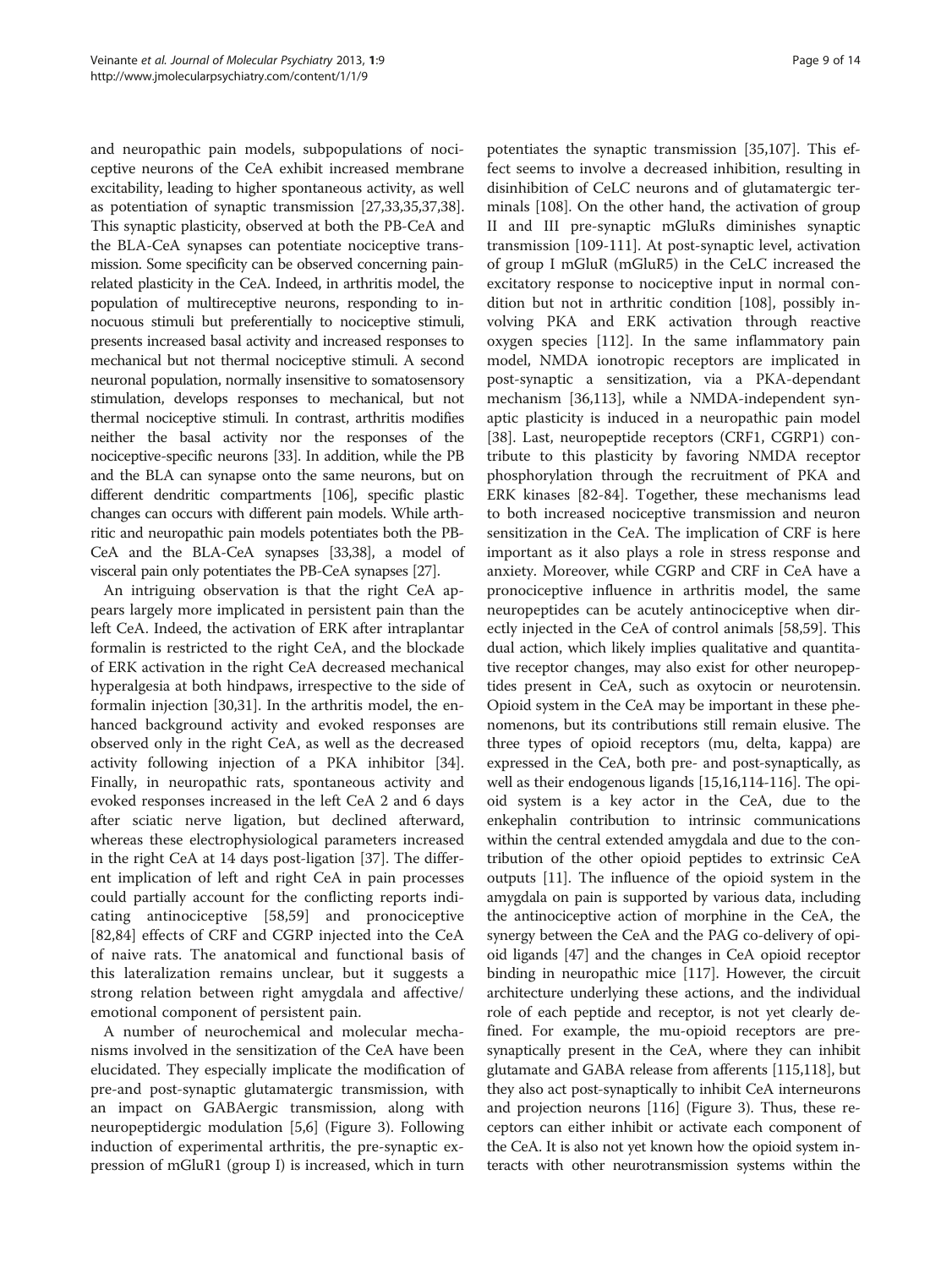<span id="page-9-0"></span>

CeA, but several studies suggest that the CeA opioid system act downstream to agents that promote antinociception such as galanin or BDNF [[60,68\]](#page-12-0). Finally, adrenoceptors modulate pain processes in the CeA [\[64,80,81](#page-12-0)], especially through  $\alpha_2$  adrenoceptors located on PB-CeA pre-synaptic elements which strongly regulate glutamate release [[100\]](#page-12-0).

#### Beyond the central amygdala

While we focused this review on the CeA, it is necessary to remind the contribution of BSTL and BLA to pain process.

The CeA belongs to the central extended amygdala; it is largely interconnected with the BSTL and shares similar afferents, including polymodal and nociceptive inputs from the BLA and the PB [\[8](#page-10-0)[,21](#page-11-0)]. While there is no report of an influence of the BSTL on nociceptive sensitivity, a few studies addressed its role in pain-induced conditioned place aversion. Bilateral lesion of the BSTL [[119](#page-13-0)], as well as intra-BSTL injection of a β-adrenoceptor antagonist [\[120,121](#page-13-0)],  $\alpha_2$ -adrenoceptor agonist [\[122](#page-13-0)] or CRF1 antagonist [\[123](#page-13-0)] decrease place aversion in the intraplantar formalin and/or intraperitoneal acetic acid models. Moreover, noradrenaline and CRF release in the BSTL is enhanced in these pain models [\[120](#page-13-0)-[122](#page-13-0)] and CRF mRNA is upregulated in the BSTL of neuropathic rats [[40](#page-11-0)]. These data suggest that the BSTL can be involved in affective/emotional component of pain, maybe in a complementary manner with the CeA, especially in view of BSTL implication in anxiety [[3\]](#page-10-0).

The BLA, beyond its role as a mere input provider to the CeA and BSTL, also appears as an important actor in pain processes. Some observations suggest that the BLA and the CeA can have a parallel role in nocifensive responses. Stress- and fear-induced analgesia are reduced by intra-BLA infusion of cannabinoid CB1 receptors antagonists, of muscimol or of diazepam [\[124](#page-13-0)-[127](#page-13-0)]; mu opioid agonist, including morphine, injected in the BLA decreases vocalizations to tail shocks [[128\]](#page-13-0) and thermal nociceptive sensitivity [\[129,130\]](#page-13-0). Sustained pain also impacts the BLA as intraplantar formalin induces  $c$ -fos mRNA [[24](#page-11-0)], arthritis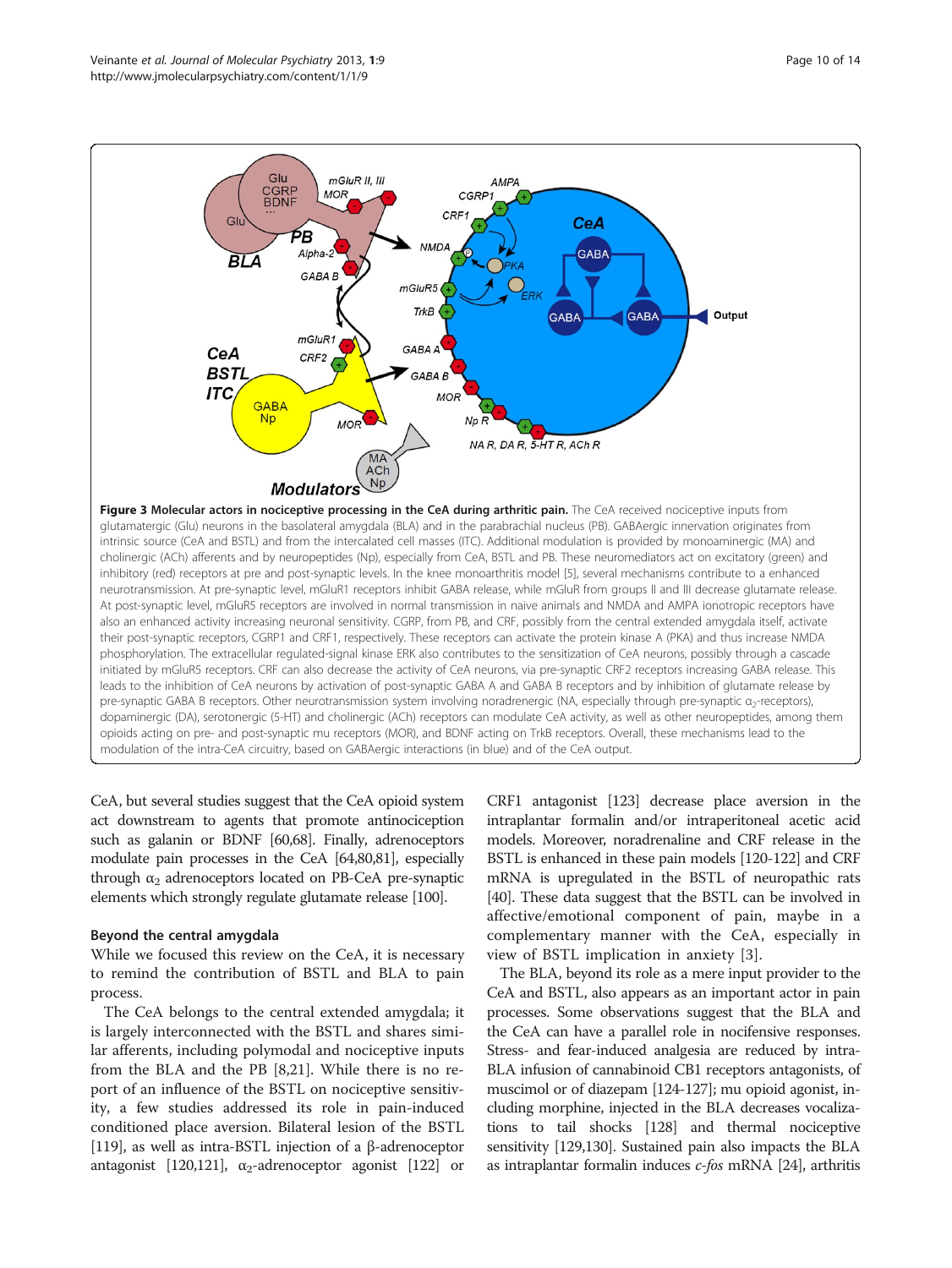<span id="page-10-0"></span>increases the expression of the pro-nociceptive cytokine tumor necrosis factor α (TNF-α) [\[131\]](#page-13-0) and neuropathy increases cell proliferation in the BLA [\[41\]](#page-11-0). A functional plasticity of BLA neurons is also observed in arthritis model, characterized by an increased in spontaneous and evoked activity and enhanced synaptic transmission. This pain-induced plasticity can be reversed by CRF1 antagonism [\[132\]](#page-13-0).

The affective component of pain can also be modulated by the BLA. The formalin-induced conditioned place aversion is reduced by lesion of the BLA [[72\]](#page-12-0), as it is the case for the CeA and the BSTL, but also by BLA injection of NMDA antagonist or of morphine [\[133\]](#page-13-0). In addition, neutralizing BLA TNF-α with Infliximab antibodies reduced anxiety-like behaviors associated to arthritis [\[131\]](#page-13-0). Finally, CRF1 antagonism in BLA of arthritic rats decreased mechanical hypersensitivity, but also pain-related vocalizations and anxiety [\[132\]](#page-13-0).

These influences of BLA on sensory and affective/ emotional aspects of pain can, at least in part, involve its outputs to the CeA and/or BSTL. However, the BLA also appears to be implicated in pain-related cognitive impairment. Indeed, in arthritic rats, blockade of paininduced plasticity in the BLA with CRF1 antagonism reversed the deficit in decision making evaluated in a gambling task. This deficit has been shown to be dependent upon a deactivation of the medial prefrontal cortex driven by the hyperactivity in the BLA. Importantly, this mechanism appears independent of the CeA [[132\]](#page-13-0). Thus, the connections of the BLA with the cerebral cortex, especially prefrontal, cingulate and insular cortices, could allow the amygdala to influence both the affective/emotional and the cognitive aspects of pain. In addition, the dense BLA input to the ventral striatum [9,10] could also participates in pain-induced changes in motivation and goal-directed behaviors.

## Conclusions

The data from the literature show that the amygdala, and in particular the CeA, contributes to pain processes. Its anatomical and functional relations with pain ascending systems, with pain facilitating or inhibitory descending systems, and with affective and cognitive centers are placing the CeA in a critical position within the pain matrix. Acute pain reactions only require CeA if they occur in specific emotional or adaptive contexts. On the other side, persistent and chronic pains alter CeA activity, which influences the pain experience and the related emotional, affective and motivational states. Reciprocally, these states can modify the amygdala processing of information and its impact on pain.

The amygdala has been mostly considered for its roles in emotion, especially in fear [2,4]. While most studies focused on the BLA, recent researches on the fear circuit disclosed a part of the CeA microcircuitry involved in fear conditioning [[104](#page-13-0),[105](#page-13-0)]. It is very likely that a similar, if not the same, circuit underlies CeA functions in pain. Indeed, a recent study showed for the first time that the "nociceptive" amygdala (CeLC) undergoes synaptic plasticity at the PB-CeA and the BLA-CeA synapses during fear conditioning [[134](#page-13-0)]. This result emphasizes the need to consider the strong relation between pain and emotion. The contribution to the pain matrix of the CeA, of other components of the amygdala and of the central extended amygdala, should foster researches in the context of chronic pain and the associated anxio-depressive disorders.

#### Abbreviations

BLA: Basolateral amygdala; CeA: Central amygdaloid nucleus; CeL: Lateral part of the central amygdaloid nucleus; CeLC: Capsular part of the central amygdaloid nucleus; CeM: Medial part of the central amygdaloid nucleus; CGRP: Calcitonin gene-related peptide; CRF: Corticotropin-releasing factor; ERK: Extracellular signal-regulated kinase; mGluR: Metabotropic glutamatergic receptor; PB: Parabrachial nucleus; PKA: Protein kinase A; TNF-α: Tumor necrosis factor α.

#### Competing interests

Dr. Barrot received lecture fees from Adir and Lilly France, and contract from Missions-Cadres. Drs. Barrot and Yalcin reported a CNRS-filed patent for pain treatments. Other authors reported no potential conflicts of interest.

#### Authors' contributions

PV conceived this review; PV, IY and MB wrote and revised the manuscript. All authors read and approved the final manuscript.

#### Acknowledgements

This work was supported by Centre National de la Recherche Scientifique (UPR3212) and University of Strasbourg.

Received: 19 March 2013 Accepted: 11 May 2013 Published: 5 June 2013

#### References

- Simons LE, Moulton EA, Linnman C, Carpino E, Becerra L, Borsook D: The human amygdala and pain: evidence from neuroimaging. Hum Brain Mapp 2012. doi[:10.1002/hbm.22199.](http://dx.doi.org/10.1002/hbm.22199) in press.
- 2. LeDoux JE: Emotion circuits in the brain. Annu Rev Neurosci 2000, 23:155–184.
- 3. Davis M, Walker DL, Miles L, Grillon C: Phasic vs sustained fear in rats and humans: role of the extended amygdala in fear vs anxiety. Neuropsychopharmacology 2010, 35:105–135.
- 4. Pare D, Duvarci S: Amygdala microcircuits mediating fear expression and extinction. Curr Opin Neurobiol 2012, 22:717–723.
- 5. Neugebauer V, Galhardo V, Maione S, Mackey SC: Forebrain pain mechanisms. Brain Res Rev 2009, 60:226–242.
- 6. Neugebauer V, Li W, Bird GC, Han JS: The amygdala and persistent pain. Neuroscientist 2004, 10:221–234.
- 7. Sah P, Faber ES, Lopez De Armentia M, Power J: The amygdaloid complex: anatomy and physiology. Physiol Rev 2003, 83:803-834.
- 8. Alheid GF, de Olmos JS, Beltramino CA: Amygdala and extended amygdala. In The Rat Nervous System. 2nd edition. Edited by Paxinos G. San Diego, CA: Academic; 1995:495–578.
- 9. Buot A, Yelnik J: Functional anatomy of the basal ganglia: limbic aspects. Rev Neurol (Paris) 2012, 168:569–575.
- 10. Fudge JL, Breitbart MA, McClain C: Amygdaloid inputs define a caudal component of the ventral striatum in primates. J Comp Neurol 2004, 476:330–347.
- 11. Cassell MD, Freedman LJ, Shi C: The intrinsic organization of the central extended amygdala. Ann N Y Acad Sci 1999, 877:217–241.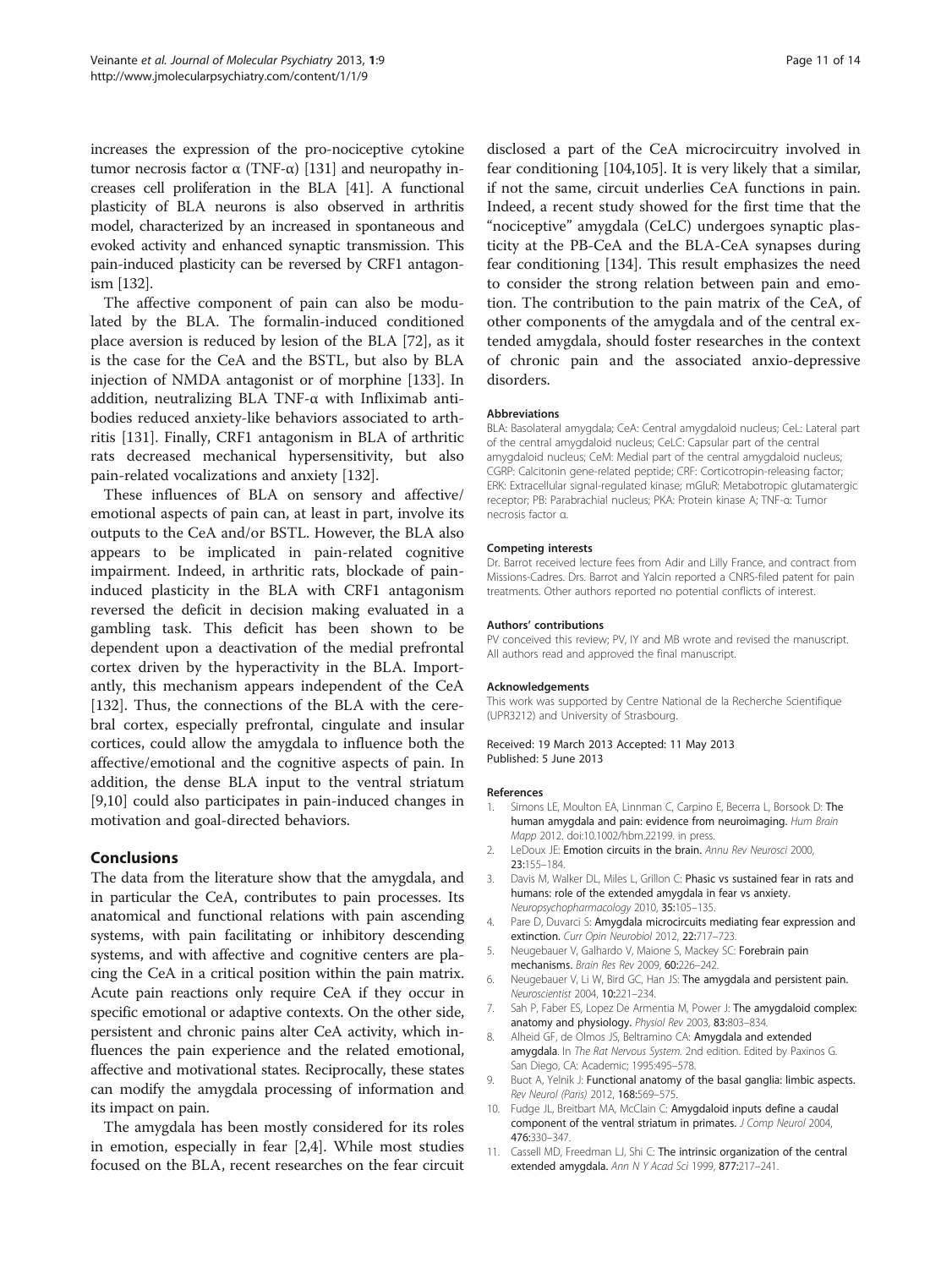- <span id="page-11-0"></span>12. Palomares-Castillo E, Hernandez-Perez OR, Perez-Carrera D, Crespo-Ramirez M, Fuxe K, Perez de la Mora M: The intercalated paracapsular islands as a module for integration of signals regulating anxiety in the amygdala. Brain Res 2012, 1476:211–234.
- 13. Heimer L, Van Hoesen GW, Trimble M, Zahm DS: Anatomy of neuropsychiatry: the new anatomy of the basal forebrain and its implications for neuropsychiatric illness. Amsterdam: Boston Academic Press/Elsevier; 2008.
- 14. Veinante P, Stoeckel ME, Freund-Mercier MJ: GABA- and peptideimmunoreactivities co-localize in the rat central extended amygdala. NeuroReport 1997, 8:2985–2989.
- 15. Poulin JF, Castonguay-Lebel Z, Laforest S, Drolet G: Enkephalin co-expression with classic neurotransmitters in the amygdaloid complex of the rat. J Comp Neurol 2008, 506:943–959.
- 16. Marchant NJ, Densmore VS, Osborne PB: Coexpression of prodynorphin and corticotrophin-releasing hormone in the rat central amygdala: evidence of two distinct endogenous opioid systems in the lateral division. *J Comp Neurol* 2007, 504:702-715.
- 17. McDonald AJ, Shammah-Lagnado SJ, Shi C, Davis M: Cortical afferents to the extended amygdala. Ann N Y Acad Sci 1999, 877:309-338.
- 18. Shi C, Davis M: Pain pathways involved in fear conditioning measured with fear-potentiated startle: lesion studies. *J Neurosci* 1999, 19:420-430.
- 19. Bernard JF, Bester H, Besson JM: Involvement of the spino-parabrachio amygdaloid and -hypothalamic pathways in the autonomic and affective emotional aspects of pain. Prog Brain Res 1996, 107:243–255.
- 20. Gauriau C, Bernard JF: Pain pathways and parabrachial circuits in the rat. Exp Physiol 2002, 87:251–258.
- 21. Sarhan M, Freund-Mercier MJ, Veinante P: Branching patterns of parabrachial neurons projecting to the central extended amygdala: single axonal reconstructions. J Comp Neurol 2005, 491:418-442.
- 22. Bernard JF, Huang GF, Besson JM: Nucleus centralis of the amygdala and the globus pallidus ventralis: electrophysiological evidence for an involvement in pain processes. J Neurophysiol 1992, 68:551–569.
- 23. Neugebauer V, Li W: Processing of nociceptive mechanical and thermal information in central amygdala neurons with knee-joint input. J Neurophysiol 2002, 87:103–112.
- 24. Nakagawa T, Katsuya A, Tanimoto S, Yamamoto J, Yamauchi Y, Minami M, Satoh M: Differential patterns of c-fos mRNA expression in the amygdaloid nuclei induced by chemical somatic and visceral noxious stimuli in rats. Neurosci Lett 2003, 344:197–200.
- 25. Suwanprathes P, Ngu M, Ing A, Hunt G, Seow F: c-Fos immunoreactivity in the brain after esophageal acid stimulation. Am J Med 2003, 115(Suppl 3A):31S–38S.
- 26. Greenwood-Van Meerveld B, Johnson AC, Schulkin J, Myers DA: Long-term expression of corticotropin-releasing factor (CRF) in the paraventricular nucleus of the hypothalamus in response to an acute colonic inflammation. Brain Res 2006, 1071:91–96.
- 27. Han JS, Neugebauer V: Synaptic plasticity in the amygdala in a visceral pain model in rats. Neurosci Lett 2004, 361:254-257.
- 28. Bon K, Lanteri-Minet M, Michiels JF, Menetrey D: Cyclophosphamide cystitis as a model of visceral pain in rats: a c-fos and Krox-24 study at telencephalic levels, with a note on pituitary adenylate cyclase activating polypeptide (PACAP). Exp Brain Res 1998, 122:165–174.
- 29. Nishii H, Nomura M, Aono H, Fujimoto N, Matsumoto T: Up-regulation of galanin and corticotropin-releasing hormone mRNAs in the key hypothalamic and amygdaloid nuclei in a mouse model of visceral pain. Regul Pept 2007, 141:105–112.
- 30. Carrasquillo Y, Gereau RW: Activation of the extracellular signal-regulated kinase in the amygdala modulates pain perception. J Neurosci 2007, 27:1543–1551.
- 31. Carrasquillo Y, Gereau RW: Hemispheric lateralization of a molecular signal for pain modulation in the amygdala. Mol Pain 2008, 4:24.
- 32. Cheng SJ, Chen CC, Yang HW, Chang YT, Bai SW, Yen CT, Min MY: Role of extracellular signal-regulated kinase in synaptic transmission and plasticity of a nociceptive input on capsular central amygdaloid neurons in normal and acid-induced muscle pain mice. J Neurosci 2011, 31:2258–2270.
- 33. Neugebauer V, Li W: Differential sensitization of amygdala neurons to afferent inputs in a model of arthritic pain. J Neurophysiol 2003, 89:716–727.
- 34. Ji G, Neugebauer V: Hemispheric lateralization of pain processing by amygdala neurons. J Neurophysiol 2009, 102:2253–2264.
- 35. Neugebauer V, Li W, Bird GC, Bhave G, Gereau RW: Synaptic plasticity in the amygdala in a model of arthritic pain: differential roles of metabotropic glutamate receptors 1 and 5. J Neurosci 2003, 23:52–63.
- 36. Bird GC, Lash LL, Han JS, Zou X, Willis WD, Neugebauer V: Protein kinase A-dependent enhanced NMDA receptor function in pain-related synaptic plasticity in rat amygdala neurones. J Physiol 2005, 564:907-921.
- 37. Goncalves L, Dickenson AH: Asymmetric time-dependent activation of right central amygdala neurones in rats with peripheral neuropathy and pregabalin modulation. Eur J Neurosci 2012, 36:3204–3213.
- 38. Ikeda R, Takahashi Y, Inoue K, Kato F: NMDA receptor-independent synaptic plasticity in the central amygdala in the rat model of neuropathic pain. Pain 2007, 127:161–172.
- 39. Ulrich-Lai YM, Xie W, Meij JT, Dolgas CM, Yu L, Herman JP: Limbic and HPA axis function in an animal model of chronic neuropathic pain. Physiol Behav 2006, 88:67-76.
- 40. Rouwette T, Vanelderen P, de Reus M, Loohuis NO, Giele J, van Egmond J, Scheenen W, Scheffer GJ, Roubos E, Vissers K, Kozicz T: Experimental neuropathy increases limbic forebrain CRF. Eur J Pain 2012, 16:61-71.
- 41. Goncalves L, Silva R, Pinto-Ribeiro F, Pego JM, Bessa JM, Pertovaara A, Sousa N, Almeida A: Neuropathic pain is associated with depressive behaviour and induces neuroplasticity in the amygdala of the rat. Exp Neurol 2008, 213:48–56.
- 42. Traub RJ, Silva E, Gebhart GF, Solodkin A: Noxious colorectal distention induced-c-Fos protein in limbic brain structures in the rat. Neurosci Lett 1996, 215:165–168.
- 43. Bornhovd K, Quante M, Glauche V, Bromm B, Weiller C, Buchel C: Painful stimuli evoke different stimulus–response functions in the amygdala, prefrontal, insula and somatosensory cortex: a single-trial fMRI study. Brain 2002, 125:1326–1336.
- 44. Petrovic P, Carlsson K, Petersson KM, Hansson P, Ingvar M: Context-dependent deactivation of the amygdala during pain. J Cogn Neurosci 2004, 16:1289–1301.
- 45. Bonaz B, Baciu M, Papillon E, Bost R, Gueddah N, Le Bas JF, Fournet J, Segebarth C: Central processing of rectal pain in patients with irritable bowel syndrome: an fMRI study. Am J Gastroenterol 2002, 97:654–661.
- Veinante P, Freund-Mercier MJ: Branching patterns of central amygdaloid nucleus efferents in the Rat: single-axon reconstructions. Ann N Y Acad Sci 2003, 985:552–553.
- 47. Pavlovic ZW, Bodnar RJ: Opioid supraspinal analgesic synergy between the amygdala and periaqueductal gray in rats. Brain Res 1998, 779:158–169.
- 48. Hermann DM, Luppi PH, Peyron C, Hinckel P, Jouvet M: Afferent projections to the rat nuclei raphe magnus, raphe pallidus and reticularis gigantocellularis pars alpha demonstrated by iontophoretic application of choleratoxin (subunit b). J Chem Neuroanat 1997, 13:1-21.
- 49. Almeida A, Cobos A, Tavares I, Lima D: Brain afferents to the medullary dorsal reticular nucleus: a retrograde and anterograde tracing study in the rat. Eur J Neurosci 2002, 16:81-95.
- 50. Jin X, Cui N, Zhong W, Jin XT, Jiang C: GABA-ergic synaptic inputs of locus coeruleus neurons in wild-type and Mecp2-null mice. Am J Physiol Cell Physiol 2013. doi:[10.1152/ajpcell.00399.2012.](http://dx.doi.org/10.1152/ajpcell.00399.2012) in press.
- 51. Zahm DS, Cheng AY, Lee TJ, Ghobadi CW, Schwartz ZM, Geisler S, Parsely KP, Gruber C, Veh RW: Inputs to the midbrain dopaminergic complex in the rat, with emphasis on extended amygdala-recipient sectors. J Comp Neurol 2011, 519:3159–3188.
- 52. Wallace DM, Magnuson DJ, Gray TS: Organization of amygdaloid projections to brainstem dopaminergic, noradrenergic, and adrenergic cell groups in the rat. Brain Res Bull 1992, 28:447-454.
- 53. Barrot M: Tests and models of nociception and pain in rodents. Neuroscience 2012, 211:39–50.
- 54. Calvino B, Levesque G, Besson JM: Possible involvement of the amygdaloid complex in morphine analgesia as studied by electrolytic lesions in rats. Brain Res 1982, 233:221–226.
- 55. Helmstetter FJ, Bellgowan PS: Lesions of the amygdala block conditional hypoalgesia on the tail flick test. Brain Res 1993, 612:253–257.
- 56. Manning BH, Mayer DJ: The central nucleus of the amygdala contributes to the production of morphine antinociception in the rat tail-flick test. J Neurosci 1995, 15:8199–8213.
- 57. Han Y, Yu LC: Involvement of oxytocin and its receptor in nociceptive modulation in the central nucleus of amygdala of rats. Neurosci Lett 2009, 454:101–104.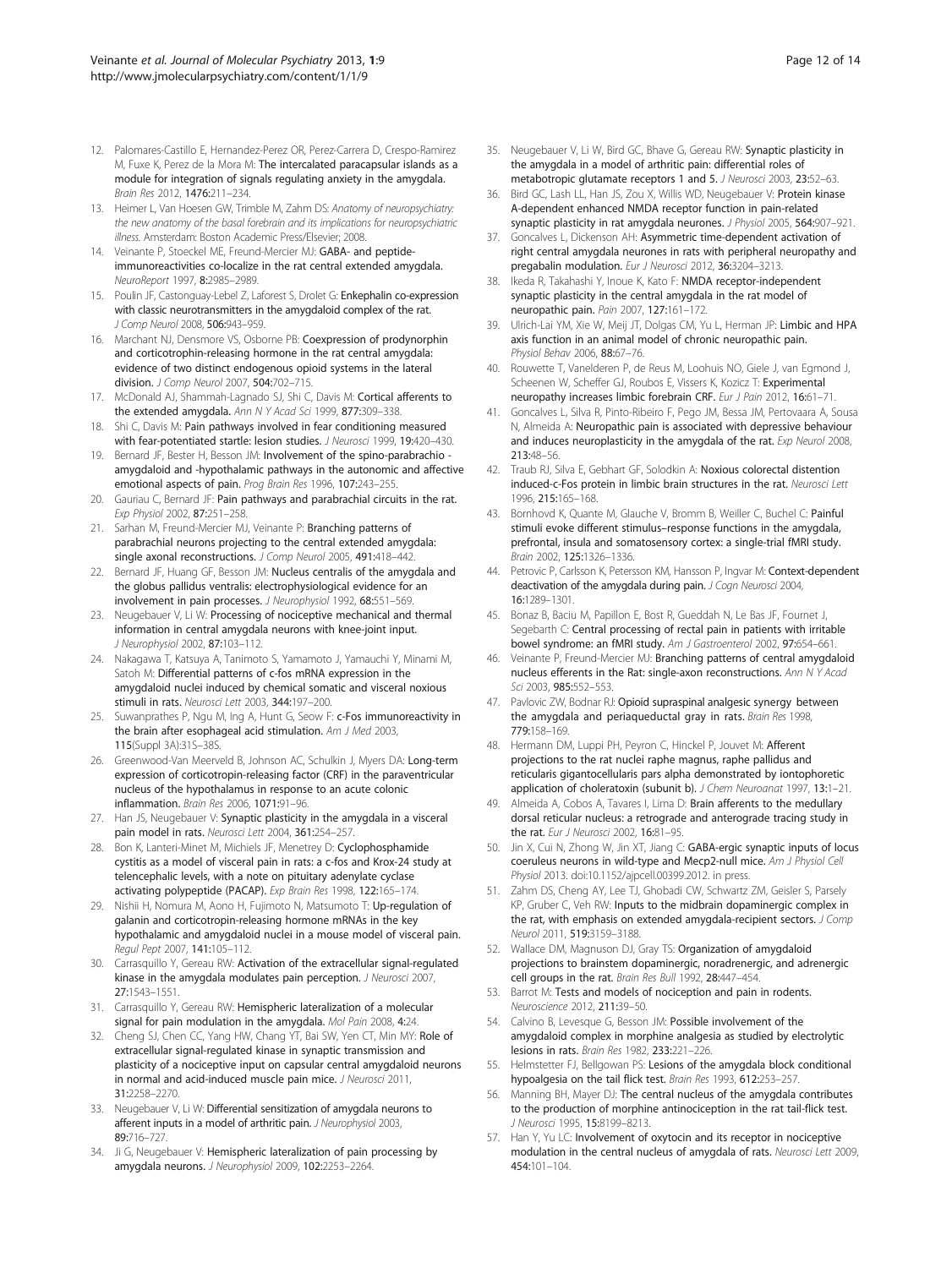- <span id="page-12-0"></span>58. Cui XY, Lundeberg T, Yu LC: Role of corticotropin-releasing factor and its receptor in nociceptive modulation in the central nucleus of amygdala in rats. Brain Res 2004, 995:23–28.
- 59. Xu W, Lundeberg T, Wang YT, Li Y, Yu LC: Antinociceptive effect of calcitonin gene-related peptide in the central nucleus of amygdala: activating opioid receptors through amygdala-periaqueductal gray pathway. Neuroscience 2003, 118:1015–1022.
- 60. Jin WY, Liu Z, Liu D, Yu LC: Antinociceptive effects of galanin in the central nucleus of amygdala of rats, an involvement of opioid receptors. Brain Res 2010, 1320:16–21.
- 61. Ahn DK, Kim KH, Ju JS, Kwon S, Park JS: Microinjection of arginine vasopressin into the central nucleus of amygdala suppressed nociceptive jaw opening reflex in freely moving rats. Brain Res Bull 2001, 55:117–121.
- 62. Kalivas PW, Gau BA, Nemeroff CB, Prange AJ Jr: Antinociception after microinjection of neurotensin into the central amygdaloid nucleus of the rat. Brain Res 1982, 243:279–286.
- 63. Ahn DK, Kim YS, Park JS: Central-amygdaloid carbachol suppressed nociceptive jaw opening reflex in freely moving rats. Prog Neuropsychopharmacol Biol Psychiatry 1999, 23:685–695.
- 64. Ortiz JP, Heinricher MM, Selden NR: Noradrenergic agonist administration into the central nucleus of the amygdala increases the tail-flick latency in lightly anesthetized rats. Neuroscience 2007, 148:737-743.
- 65. Oliveira MA, Prado WA: Antinociception and behavioral manifestations induced by intracerebroventricular or intra-amygdaloid administration of cholinergic agonists in the rat. Pain 1994, 57:383–391.
- 66. Leite-Panissi CR, Brentegani MR, Menescal-de-Oliveira L: Cholinergicopioidergic interaction in the central amygdala induces antinociception in the guinea pig. Braz J Med Biol Res 2004, 37:1571–1579.
- 67. Manning BH, Martin WJ, Meng ID: The rodent amygdala contributes to the production of cannabinoid-induced antinociception. Neuroscience 2003, 120:1157–1170.
- 68. Sarhan M, Pawlowski SA, Barthas F, Yalcin I, Kaufling J, Dardente H, Zachariou V, Dileone RJ, Barrot M, Veinante P: BDNF parabrachioamygdaloid pathway in morphine-induced analgesia. Int J Neuropsychopharmacol 2013. doi[:10.1017/S146114571200168X.](http://dx.doi.org/10.1017/S146114571200168X) in press.
- 69. Bellgowan PS, Helmstetter FJ: Neural systems for the expression of hypoalgesia during nonassociative fear. Behav Neurosci 1996, 110:727–736.
- 70. Helmstetter FJ: The amygdala is essential for the expression of conditional hypoalgesia. Behav Neurosci 1992, 106:518–528.
- 71. Manning BH, Mayer DJ: The central nucleus of the amygdala contributes to the production of morphine antinociception in the formalin test. Pain 1995, 63:141-152.
- 72. Tanimoto S, Nakagawa T, Yamauchi Y, Minami M, Satoh M: Differential contributions of the basolateral and central nuclei of the amygdala in the negative affective component of chemical somatic and visceral pains in rats. Eur J Neurosci 2003, 18:2343–2350.
- 73. Gao YJ, Ren WH, Zhang YQ, Zhao ZQ: Contributions of the anterior cingulate cortex and amygdala to pain- and fear-conditioned place avoidance in rats. Pain 2004, 110:343–353.
- 74. Pedersen LH, Scheel-Kruger J, Blackburn-Munro G: Amygdala GABA-A receptor involvement in mediating sensory-discriminative and affectivemotivational pain responses in a rat model of peripheral nerve injury. Pain 2007, 127:17–26.
- 75. Ansah OB, Bourbia N, Goncalves L, Almeida A, Pertovaara A: Influence of amygdaloid glutamatergic receptors on sensory and emotional pain-related behavior in the neuropathic rat. Behav Brain Res 2010, 209:174–178.
- 76. Crock LW, Kolber BJ, Morgan CD, Sadler KE, Vogt SK, Bruchas MR, Gereau RW: Central amygdala metabotropic glutamate receptor 5 in the modulation of visceral pain. J Neurosci 2012, 32:14217–14226.
- 77. Kolber BJ, Montana MC, Carrasquillo Y, Xu J, Heinemann SF, Muglia LJ, Gereau RW: Activation of metabotropic glutamate receptor 5 in the amygdala modulates pain-like behavior. J Neurosci 2010, 30:8203–8213.
- 78. Han JS, Neugebauer V: mGluR1 and mGluR5 antagonists in the amygdala inhibit different components of audible and ultrasonic vocalizations in a model of arthritic pain. Pain 2005, 113:211–222.
- 79. Palazzo E, Fu Y, Ji G, Maione S, Neugebauer V: Group III mGluR7 and mGluR8 in the amygdala differentially modulate nocifensive and affective pain behaviors. Neuropharmacology 2008, 55:537–545.
- 80. Ortiz JP, Close LN, Heinricher MM, Selden NR: Alpha(2)-noradrenergic antagonist administration into the central nucleus of the amygdala blocks stress-induced hypoalgesia in awake behaving rats. Neuroscience 2008, 157:223–228.
- 81. Deyama S, Takishita A, Tanimoto S, Ide S, Nakagawa T, Satoh M, Minami M: Roles of beta- and alpha2-adrenoceptors within the central nucleus of the amygdala in the visceral pain-induced aversion in rats. J Pharmacol Sci 2010, 114:123–126.
- 82. Han JS, Adwanikar H, Li Z, Ji G, Neugebauer V: Facilitation of synaptic transmission and pain responses by CGRP in the amygdala of normal rats. Mol Pain 2010, 6:10.
- 83. Han JS, Li W, Neugebauer V: Critical role of calcitonin gene-related peptide 1 receptors in the amygdala in synaptic plasticity and pain behavior. J Neurosci 2005, 25:10717–10728.
- Ji G, Fu Y, Adwanikar H, Neugebauer V: Non-pain-related CRF1 activation in the amygdala facilitates synaptic transmission and pain responses. Mol Pain 2013, 9:2.
- Ji G, Fu Y, Ruppert KA, Neugebauer V: Pain-related anxiety-like behavior requires CRF1 receptors in the amygdala. Mol Pain 2007, 3:13.
- 86. Fu Y, Neugebauer V: Differential mechanisms of CRF1 and CRF2 receptor functions in the amygdala in pain-related synaptic facilitation and behavior. J Neurosci 2008, 28:3861–3876.
- 87. Oin C, Greenwood-Van Meerveld B, Foreman RD: Spinal neuronal responses to urinary bladder stimulation in rats with corticosterone or aldosterone onto the amygdala. J Neurophysiol 2003, 90:2180–2189.
- 88. Qin C, Greenwood-Van Meerveld B, Myers DA, Foreman RD: Corticosterone acts directly at the amygdala to alter spinal neuronal activity in response to colorectal distension. J Neurophysiol 2003, 89:1343–1352.
- Myers B, Dittmeyer K, Greenwood-Van Meerveld B: Involvement of amygdaloid corticosterone in altered visceral and somatic sensation. Behav Brain Res 2007, 181:163–167.
- 90. Myers B, Greenwood-Van Meerveld B: Corticosteroid receptor-mediated mechanisms in the amygdala regulate anxiety and colonic sensitivity. Am J Physiol Gastrointest Liver Physiol 2007, 292:G1622–1629.
- 91. Fu Y, Han J, Ishola T, Scerbo M, Adwanikar H, Ramsey C, Neugebauer V: PKA and ERK, but not PKC, in the amygdala contribute to pain-related synaptic plasticity and behavior. Mol Pain 2008, 4:26.
- 92. Crown ED, King TE, Meagher MW, Grau JW: Shock-induced hyperalgesia: III. Role of the bed nucleus of the stria terminalis and amygdaloid nuclei. Behav Neurosci 2000, 114:561–573.
- 93. Rhudy JL, Meagher MW: Negative affect: effects on an evaluative measure of human pain. Pain 2003, 104:617–626.
- 94. Yalcin I, Bohren Y, Waltisperger E, Sage-Ciocca D, Yin JC, Freund-Mercier MJ, Barrot M: A time-dependent history of mood disorders in a murine model of neuropathic pain. Biol Psychiatry 2011, 70:946–953.
- 95. Calvino B, Besson JM, Boehrer A, Depaulis A: Ultrasonic vocalization (22–28 kHz) in a model of chronic pain, the arthritic rat: effects of analgesic drugs. NeuroReport 1996, 7:581–584.
- 96. Kulkarni B, Bentley DE, Elliott R, Julyan PJ, Boger E, Watson A, Boyle Y, El-Deredy W, Jones AK: Arthritic pain is processed in brain areas concerned with emotions and fear. Arthritis Rheum 2007, 56:1345–1354.
- Petrovic P, Ingvar M, Stone-Elander S, Petersson KM, Hansson P: A PET activation study of dynamic mechanical allodynia in patients with mononeuropathy. Pain 1999, 83:459–470.
- 98. Yoshino A, Okamoto Y, Onoda K, Yoshimura S, Kunisato Y, Demoto Y, Okada G, Yamawaki S: Sadness enhances the experience of pain via neural activation in the anterior cingulate cortex and amygdala: an fMRI study. NeuroImage 2010, 50:1194–1201.
- 99. Younger J, Aron A, Parke S, Chatterjee N, Mackey S: Viewing pictures of a romantic partner reduces experimental pain: involvement of neural reward systems. PLoS One 2010, 5:e13309.
- 100. Delaney AJ, Crane JW, Sah P: Noradrenaline modulates transmission at a central synapse by a presynaptic mechanism. Neuron 2007, 56:880–892.
- 101. Yamano M, Hillyard CJ, Girgis S, Emson PC, MacIntyre I, Tohyama M: Projection of neurotensin-like immunoreactive neurons from the lateral parabrachial area to the central amygdaloid nucleus of the rat with reference to the coexistence with calcitonin gene-related peptide. Exp Brain Res 1988, 71:603–610.
- 102. Salio C, Averill S, Priestley JV, Merighi A: Costorage of BDNF and neuropeptides within individual dense-core vesicles in central and peripheral neurons. Dev Neurobiol 2007, 67:326–338.